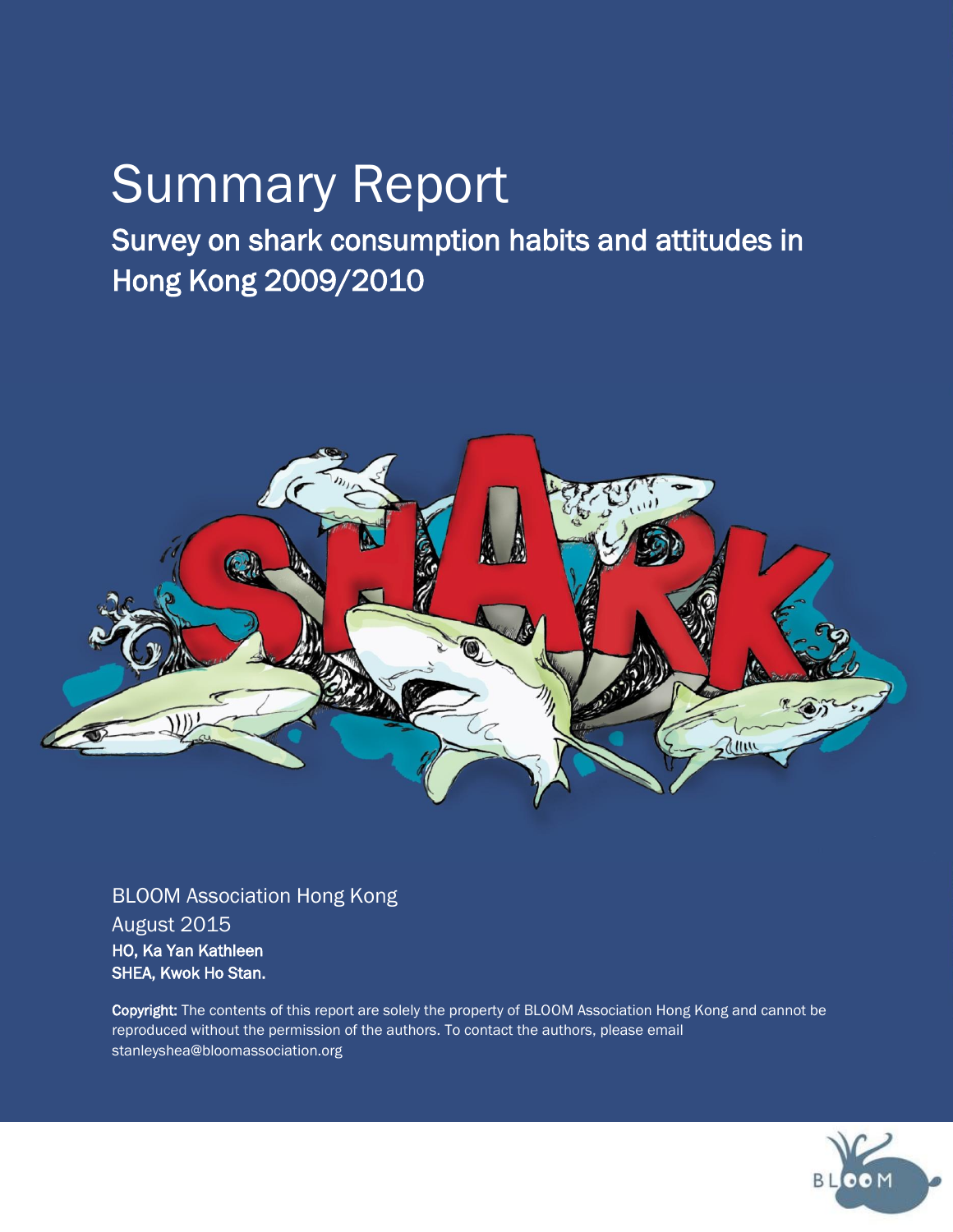#### Acknowledgements

Many people have come together to make this survey and resulting report possible.

The authors would like to thank **ADM Capital Foundation** for their generosity in providing funding and technical support to the survey, for their time and valuable advice offered to us at each stage of the survey, and most of all for their longstanding support to BLOOM.

Gratitude is owed to **The Pew Charitable Trusts**, for giving the opportunity for the production of this report.

To the irreplaceable Ms. Claire Nouvian, Founder of BLOOM Association, we are hugely grateful, for initiating the idea and proposal for such a survey.

In particular, Ms. Isabel Jarret and her incredible capacity to perform miracles -- the project would not have been possible without her. Thank you.

From the **Social Sciences Research Centre of The University of Hong Kong (HKUSSRC)**, Professor John Bacon-Shone and his team, Ms. Linda Cho and Mr. Kelvin Ng, were instrumental in the successful completion of the survey, the survey report, and the resulting press conference held on  $12<sup>th</sup>$  April 2011. To them and all the HKUSSRC staff involved in this project -- administrative or otherwise -- the authors are extremely thankful.

In addition, the authors must thank the **FleishmanHillard Hong Kong** team, Mr. Purry Chiu and Ms. Carol Yeung, as well as the venue provider, **Loong Toh Yuen of the**  Hullet House, for their valuable assistance in making possible the 12<sup>th</sup> April 2011 press conference.

The authors must also thank Dr. Allen To and Ms. Shadow Sin, and in particular, Ms. Alena Rossini, for their suggestions and recommendations provided to the design of the initial survey questionnaire. Thank you also to Ms. Alisa Ho, for creating the beautiful illustration on the cover.

Last but not least, the authors would like to thank all colleagues and friends who have supported BLOOM throughout this initiative.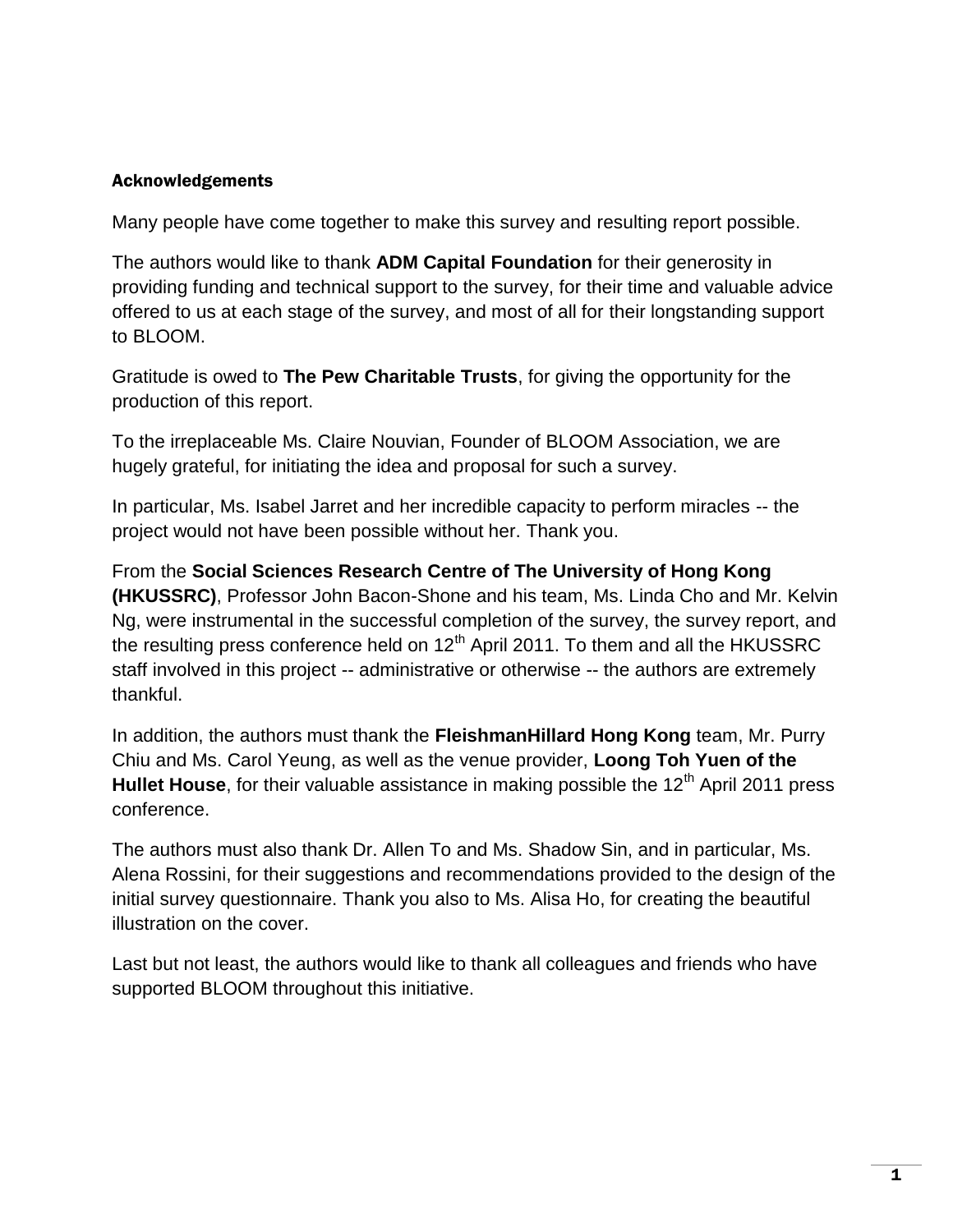# SURVEY HIGHLIGHTS

The sociological study into Hong Kong citizens' consumption habits and attitudes regarding shark's fin and shark-related products commissioned by BLOOM and conducted by the Social Sciences Research Centre of The University of Hong Kong (HKUSSRC), is one of the largest surveys of shark-related consumption in Hong Kong ever carried out. Over 1,000 telephone interviews were successfully completed over a two-month period from  $15<sup>th</sup>$  December 2009 to  $8<sup>th</sup>$  January 2010 in Hong Kong.

### Consumption patterns

70% of the surveyed had consumed shark fin soup in a restaurant at least once between Jan 2009 and Jan 2010. Up to 88% had eaten shark fin at least once in their lifetime. However, about a third of the total respondents also said their frequency of consumption had decreased over the past five years. Over half confessed that their consumption had stayed the same.

### Time and place matter

Weddings were by far the most frequently named occasion (almost 90%) for eating shark fin soup in restaurants. Eighty six percent of the time, shark fin soup was served as part of a set menu, and not ordered separately. The dish is almost always consumed in a restaurant and near 60% had never eaten sharks fin at home.

*Pages 9 - 10*

#### *Pages 7 - 8*

### Majority accepts no-fin banquets

Contrary to popular belief about cultural expectations, 78.4% of respondents said that it was either very acceptable or acceptable to not include shark fin soup in wedding banquets, and 38.8% said having the dish in corporate banquets was either not so important or not important at all.

*Pages 11 - 12*

### Faulty perceptions

Nearly half of the people described sharks as scary and threatening. Over 3/4 said they saw the movie *Jaws* and near half agreed that the movie influenced their perception of sharks. Almost 40% were completely unaware of the practice of shark finning. Some believed that sharks can continue to survive after being finned.

*Pages 13-15*

### Change is in the air

Despite other misperceptions about sharks, there is a widespread cognizance (88.9%) that shark populations worldwide are in decline. Most people professed that they are uncomfortable with eating endangered fish, and 87.9% showed support for the HK government to prohibit the sale of products that involve killing any endangered species.

*Pages 16 - 17*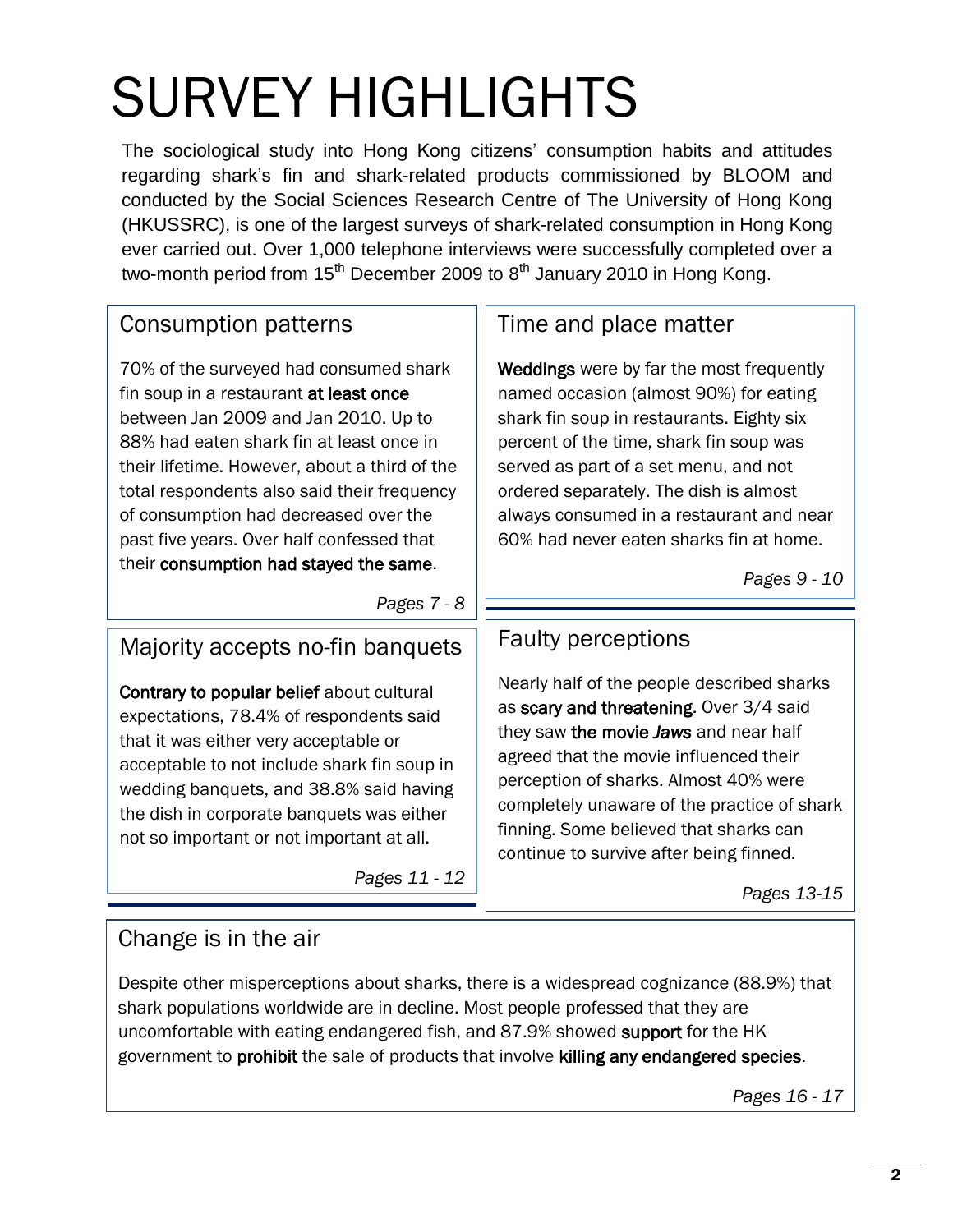# INTRODUCTION

No, the shark in an updated *Jaws* could not be the villain; it would have to be written as the victim, for, worldwide, sharks are much more the oppressed than the oppressors (Benchley 1995).

> *Peter Benchley 1995, Oceans in Peril Author of "Jaws", the original novel*

ppetite for shark fin soup in the Chinese population has gained an infamous reputation. For many years, it has fueled an industry slaughtering an estimated average of 100 million sharks per year (Worm et al., 2013). In Hong Kong, the reported value of shark fins imported from 1998 to 2014 averaged USD 267 million (C&SD, 2015). Numerous shark conservation groups have directed campaigns at consumers of shark fin soup, under the rationale that reduced consumption can and will ultimately lead to decreased killing. A

By rule of tradition, shark fin soup is one of the core components of celebration banquets, and especially wedding banquets, among the Chinese. Shark fin soup must be included as one of the twelve courses of a typical Chinese banquet, or else the host may seem parsimonious or unwelcoming. The practice has been sanctioned by custom for over a thousand years in Chinese communities and assumed by many as irreplaceable; however, research to find out how Chinese people actually feel about this controversial dish is scarce and scattered. Hong Kong, being the one of the largest trade hubs of the global shark fin trade and a city where the custom of eating shark fin soup is known to manifest, is an excellent site for such a study.

Research into the science behind shark conservation has been gaining traction

## Shark Slang

In the 70s, the economic boom drove Hong Kong's demand for shark fin skywards, as the practice of having "shark fin mixed in rice" gained popularity among the working class with the sudden affluence. This practice eventually became an expression, incorporated into Cantonese slang to describe a person who is very wealthy: *he's having shark fin mixed in rice everyday!* Although the practice itself did not last, the association of shark fin dishes with wealth is clearly demonstrated.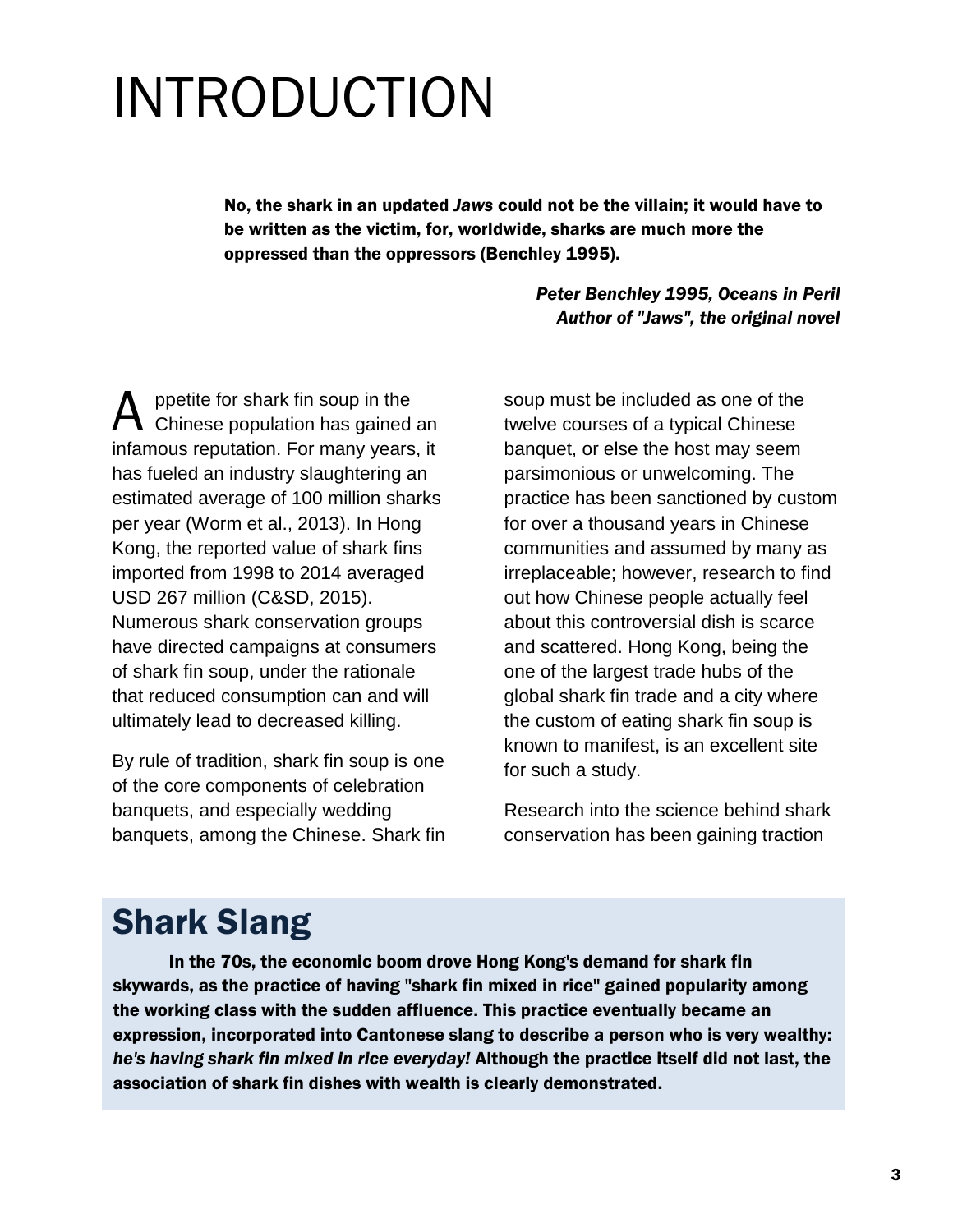in recent years. As sharks take center stage in international discussions on wildlife protection, there have been many initiatives to understand the biological traits that determine species and stock vulnerability to existing fishing practices, and analysis of trade routes and patterns to identify key suppliers and destinations in trades involving Hong Kong. With limited research into the social context of why, where and how shark fin is consumed, however, conservation campaigns lack an important source of reference for how these campaigns should be directed. A sociological survey that communicates directly with consumers corrects previous assumptions by discovering the true opinion and demand for shark fin at the source of the demand.

This study, commissioned by BLOOM and conducted by the Social Sciences Research Centre of The University of Hong Kong (HKUSSRC), is one of the largest surveys of shark consumption ever carried out. The aim was to generate quantifiable data on how Hong Kong people, as consumers, truly felt about eating shark fin and shark related products, as well as about other issues surrounding shark conservation. The study also generated data on the frequency of shark fin consumption, as well as on occasions that were most popular for eating shark fin soup, and

the reasons behind present patterns in consumption. Results of the survey were highly telling of the attitude of consumers in Hong Kong (see pages 22 - 23 for implications of key findings). Perhaps the most important revelation from this study is the intention and readiness of Hong Kong people to support shark conservation, through both changing individual consumption behaviours and calling for government action.

The survey has also identified Hong Kong people's reluctance to consume any endangered species ― not only among sharks ― suggesting that the underlying problem in promoting sustainable consumer behaviour is not in the awareness for the need, but in the ability among the general public to identify which foods involve the killing of endangered species, and which do not.

Observing the success of this Hong Kong survey, it is recommended that the survey is repeated in mainland China, one of the world's largest consumers of shark fin. This will not only shed light on the real attitudes for shark fin that is felt at the consumer level, but will also help the local government and relevant NGOs gear up for future shark conservation work, enabling strategies to be more accurately directed.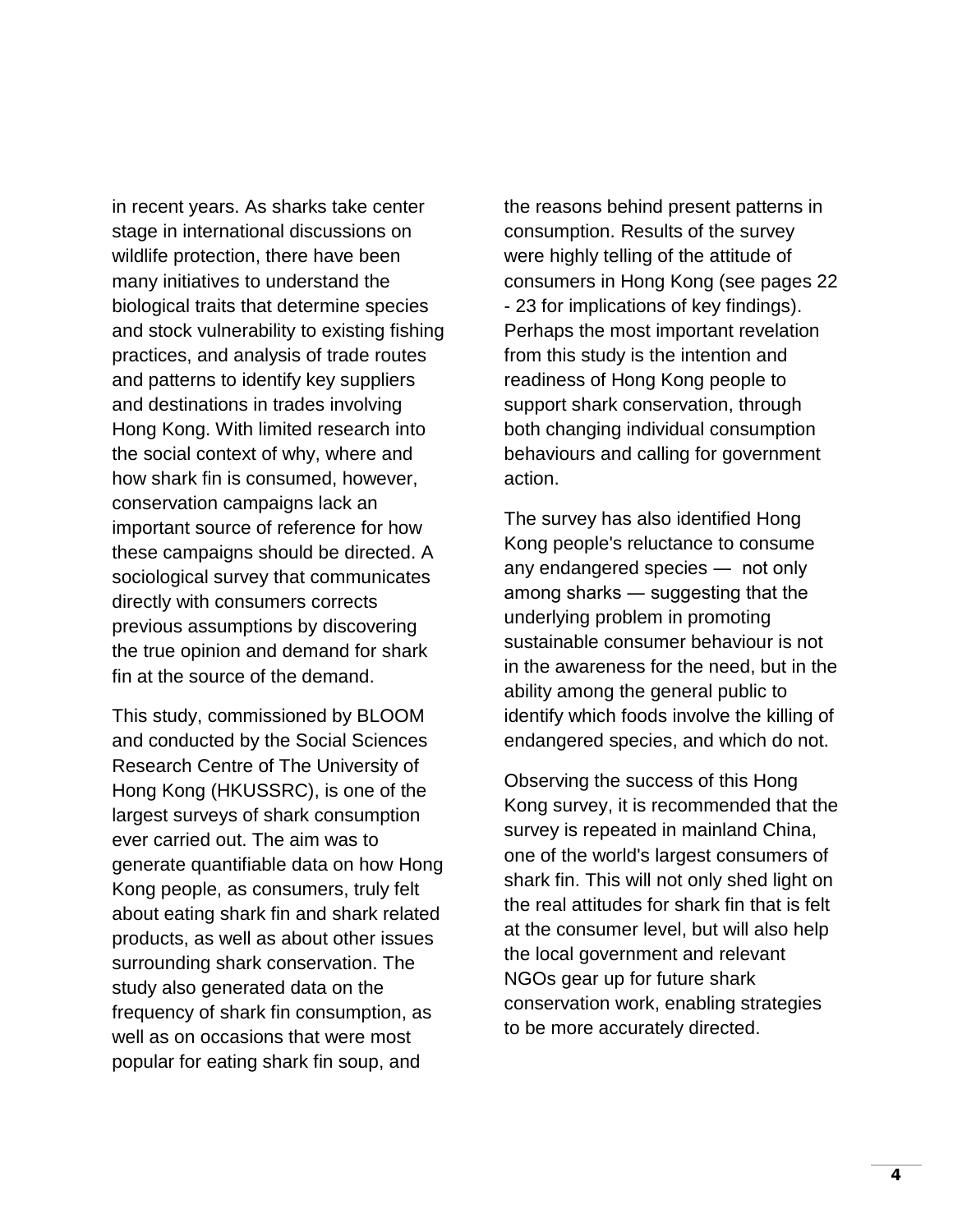# METHODOLOGY

ver 1,000 telephone interviews were successfully completed by the HKUSSRC over a two-month period from 15<sup>th</sup> December 2009 to 8<sup>th</sup> January 2010 in Hong Kong. The interviews were carried out in Cantonese, English, or Putonghua. Interview questions were standardized by a pre-designed questionnaire. O

#### Questionnaire design

To initiate the process of survey design, four focus groups were set up for consultation and to help explore observable habits in the consumption of shark fin and other shark-related products in Hong Kong. Each group represented specific segments of the public, including elders, wedding planners and restaurant managers, housewives, and secretaries (with experience of organizing corporate events).

Based on the outcomes from the discussions of the 4 focus groups, a questionnaire of 69 multiple choice, close ended, and open ended questions was put together in a combined effort by BLOOM and the HKUSSRC. Apart from 5 questions relating to the personal information of interviewees, all remaining questions were designed around four distinct categories: habits, knowledge, perception and attitudes.

These translated into questions that surrounded the topics of:

- a. Frequency of and occasions for consuming shark fin and other shark-related products,
- b. Feelings towards eating shark fin soup,
- c. Willingness for to limit personal shark fin consumption and acceptability of reduced consumption in social contexts,
- d. Understanding of conservation issues surrounding shark consumption,
- e. Perception of existing shark conservation efforts (e.g. by Hong Kong government, NGOs, etc), and
- f. Support for increased government effort on issues of shark and marine conservation.

The questions were designed in both English and Chinese. Options of 'don't know', 'can't remember', and 'no opinion' were made available to respondents who may feel uncomfortable with answering the listed questions, or if they did not understand what was asked (Converse and Presser 1986, De Vaus 2002). The option of 'others (please specify)' was also offered for unprecedented answers and to specify a set of substantive choices (De Vaus 2002, Krosnick and Presser 2010).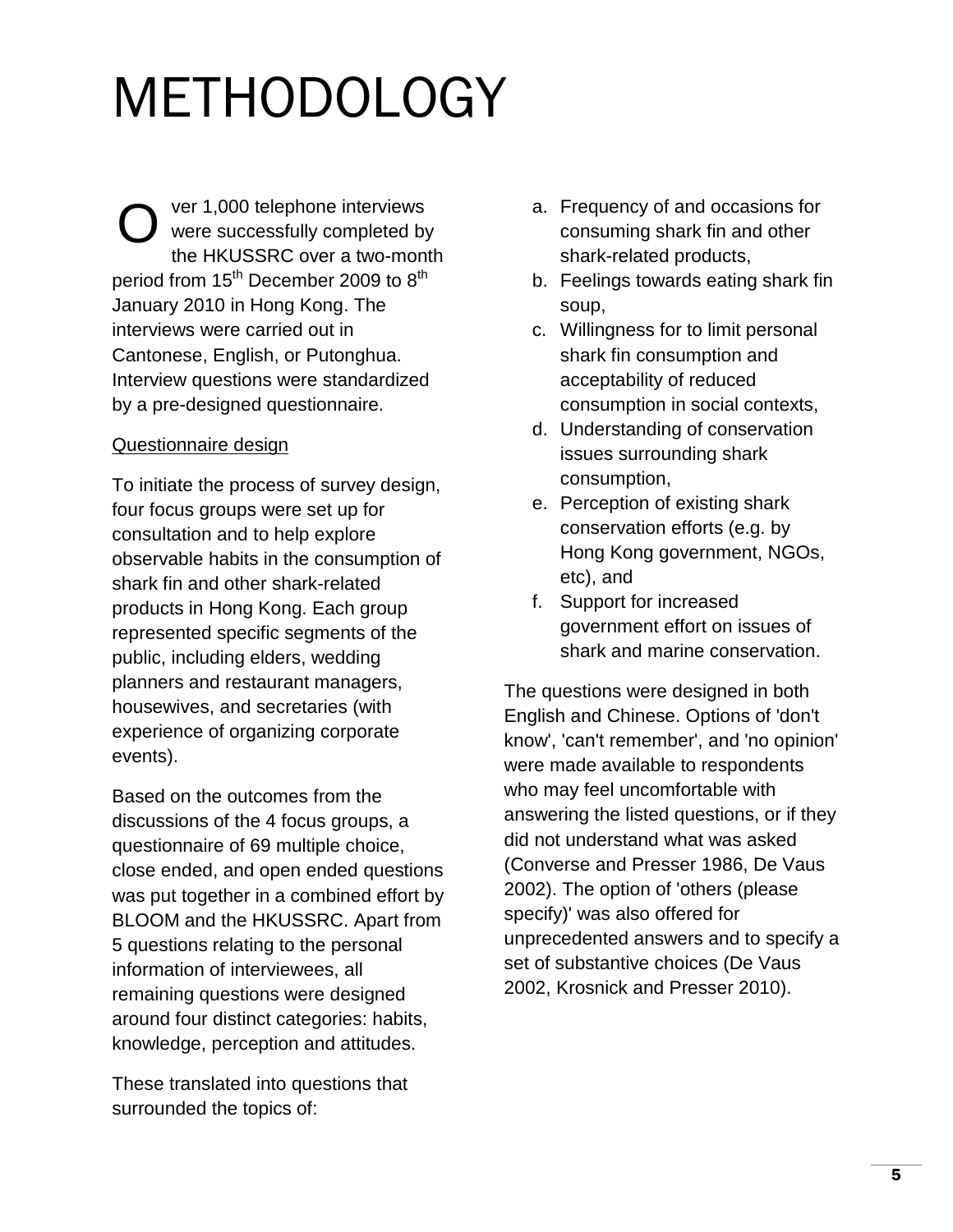Questions with an assigned five-point rating scale (i.e. strongly agree, somewhat agree, neither agree nor disagree, somewhat disagree, and strongly disagree) were used to evaluate the level of importance and interviewees' agreement according to the statements made (Likert 1932, Clason and Dormody 1994, Gliem and Gliem 2003). Statements with both positive and negative dimensions were also used in the questionnaire to detect a respondent's tendency to acquiesce, or providing affirmative responses to the statements regardless of the question content (Winkler et al. 1982, Ross et al. 1995).

#### Interview sampling

The entire survey process, from sampling through to results analysis, was conducted and overseen by the HKUSSRC.

Random sampling of interviewees was drawn and generated from the latest English residential directory at the time. Each number was tried, and if unanswered, was tried at least 3 times before being classified as a 'noncontact' case. This method yielded a total of 1,029 successful, computerassisted telephone interviews.

Respondents were all Hong Kong citizens, who were adults of age 18 or above. There were representatives of

## Quality Control

"All SSRC interviewers were well trained in a standardized approach prior to the commencement of the survey. Experienced interviewers fluent in Cantonese, Putonghua and English conducted all interviews.

The SSRC engaged in quality assurance for each stage of the survey to ensure satisfactory standards of performance. The SSRC supervisors checked at least 5% of the questionnaires completed by each interviewer independently."

*(HKUSSRC, 2010)*

various ages, levels of education and occupations.

In view of the demographic distribution differences between the current survey and the actual Hong Kong population, weighting was applied to gender and age group in order to make the results more representative of the general population according to the C&SD (2011) demographic data.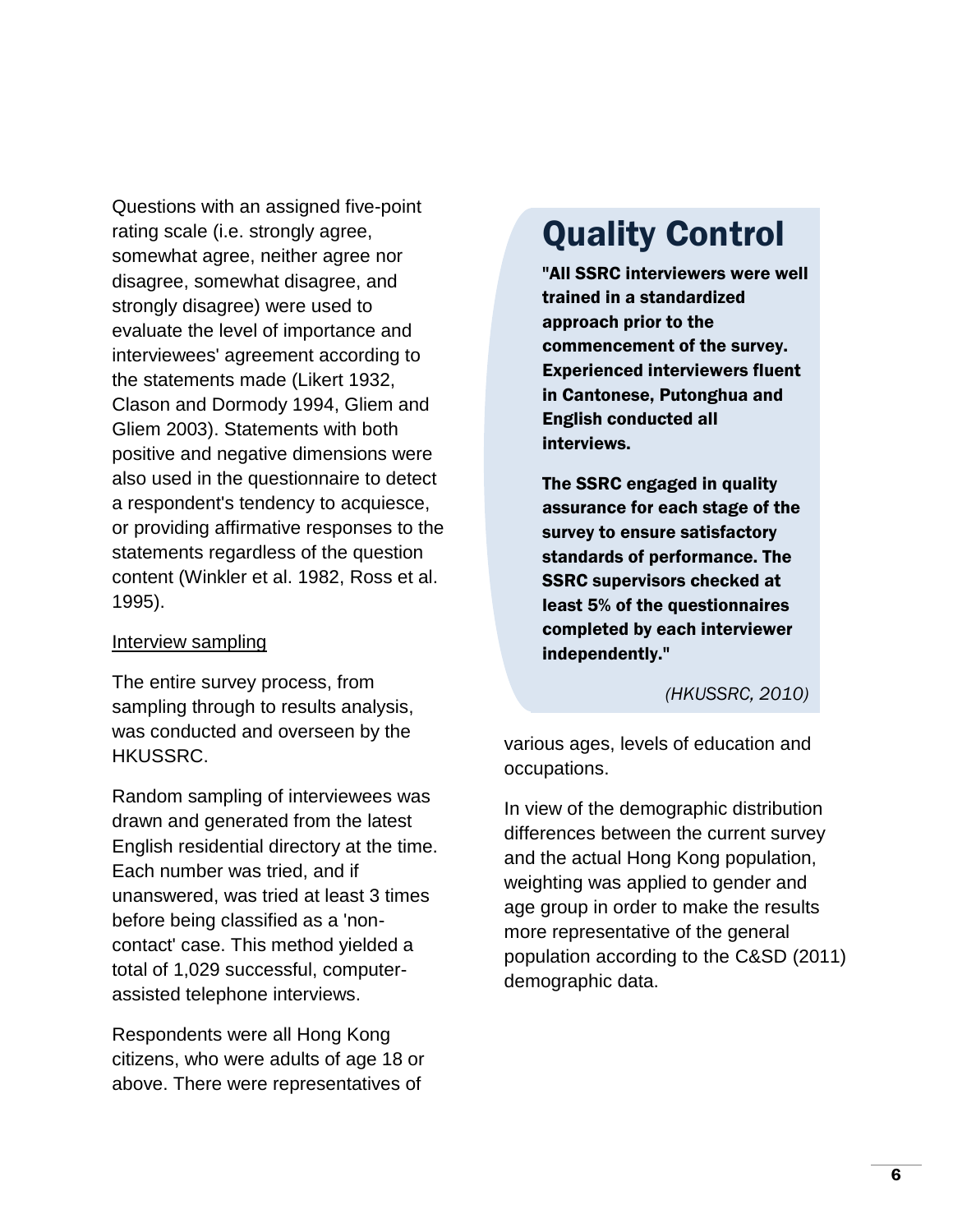# KEY FINDINGS

## I. CONSUMPTION PATTERNS

1 Shark fin soup is by far the most common way that shark is consumed compared to other shark related products.





Shark is consumable in several forms in Hong Kong. Shark cartilage, shark meat, shark oil capsules, and shark fin soup are the most persistent ways that people may knowingly consume shark-related products in the market.

About 70% of the respondents had consumed shark in one form or another at least once within the one-year surveyed period. Notably, most people had consumed shark products in the form of shark fin soup at restaurants.

2.Tradition and taste were the greatest reasons for eating shark fin soup.

Several reasons have been quoted for the consumption of shark fin soup. Cohering to popular belief, most respondent answered "Tradition of being a dish in a big

| Tradition<br>51.9%                                | Taste<br>51.2% | <b>Texture</b> | occasion" as either a very important or an important<br>reason for eating the dish. Surprisingly,<br>64.1% said that "Social status" was<br>either not so important or not |               |                      |
|---------------------------------------------------|----------------|----------------|----------------------------------------------------------------------------------------------------------------------------------------------------------------------------|---------------|----------------------|
|                                                   |                | 40.4%          |                                                                                                                                                                            |               |                      |
|                                                   |                |                | <b>Health</b>                                                                                                                                                              |               | important at<br>all. |
|                                                   |                |                |                                                                                                                                                                            | <b>Status</b> |                      |
|                                                   |                |                | 26.5%                                                                                                                                                                      | 19.2%         | Religion             |
| Figure 1.2 - Reasons for consuming shark fin soup |                |                | 6.9%                                                                                                                                                                       |               |                      |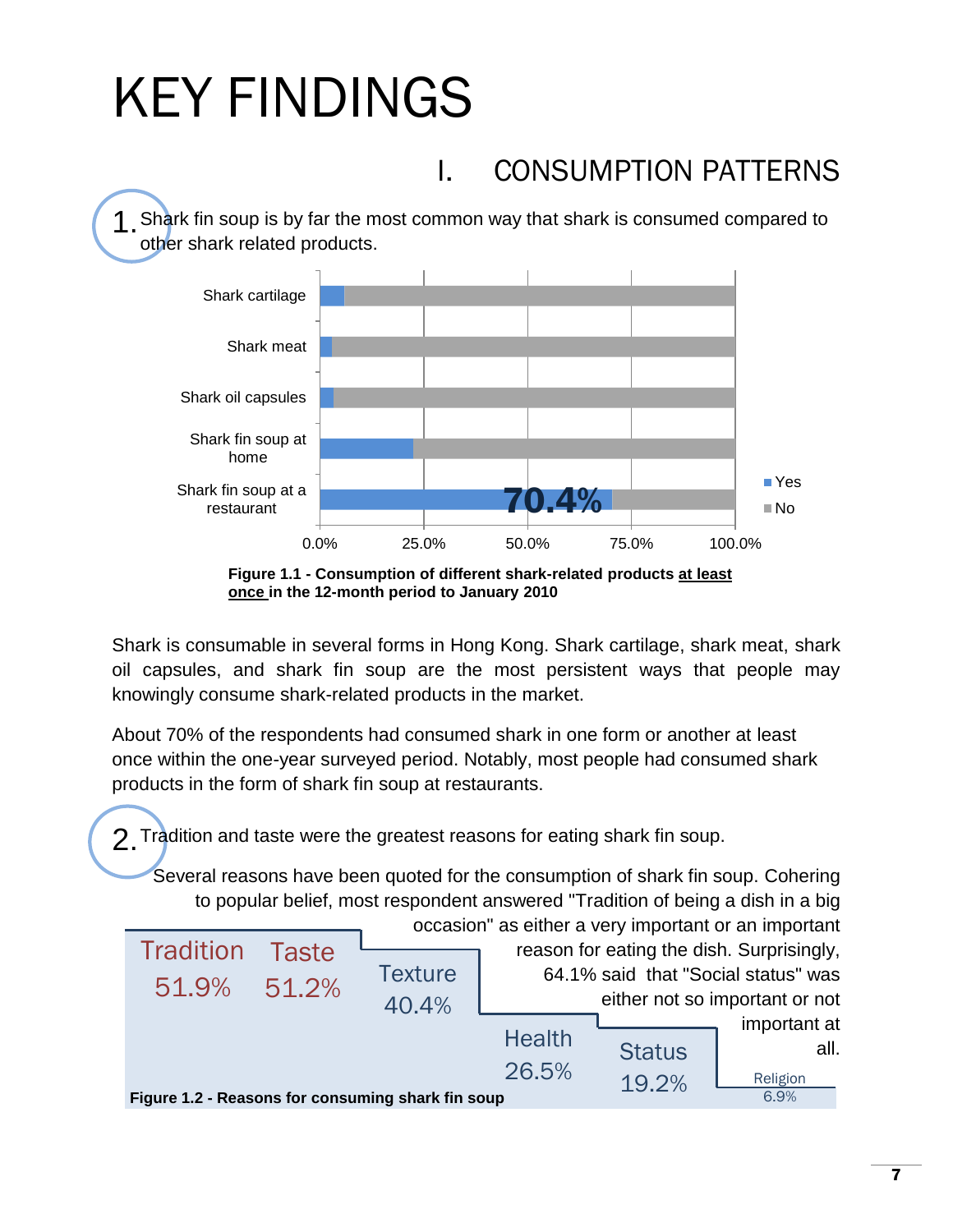

**Figure 1.3 - Frequency of consuming shark fin soup over the past 5 years**

Just over half (58.1%) of the people surveyed expressed that, over the past 5 years, the frequency of their shark fin soup consumption has remained the same. However, as displayed in the blue shades above, consumption has decreased either a little or a lot for 36.2% of respondents.

Only 5.7% expressed an increase in consumption. These were mostly clerks with monthly personal income of HKD\$40,000 or above. Of these respondents, 42.3% said availability of shark fin at restaurants was the reason for their increased consumption. Less than a third reckoned the cost of shark fin factored a role in their behaviour.

4.Both "cost of shark fin soup" and "environmental concerns" influenced reduced consumptions.





Shark fin soup has traditionally been associated with lavish banquets and extravagance. Hence, it is not surprising that decreased consumption is reportedly associated with the cost of the dish. Notably, the more popular reason behind eating shark fin soup less frequently is environmental concerns, which is the reason given by over half (56.8%) of the respondents. At present, there is no research into the trends and changes in retail prices of shark fin and shark fin soup.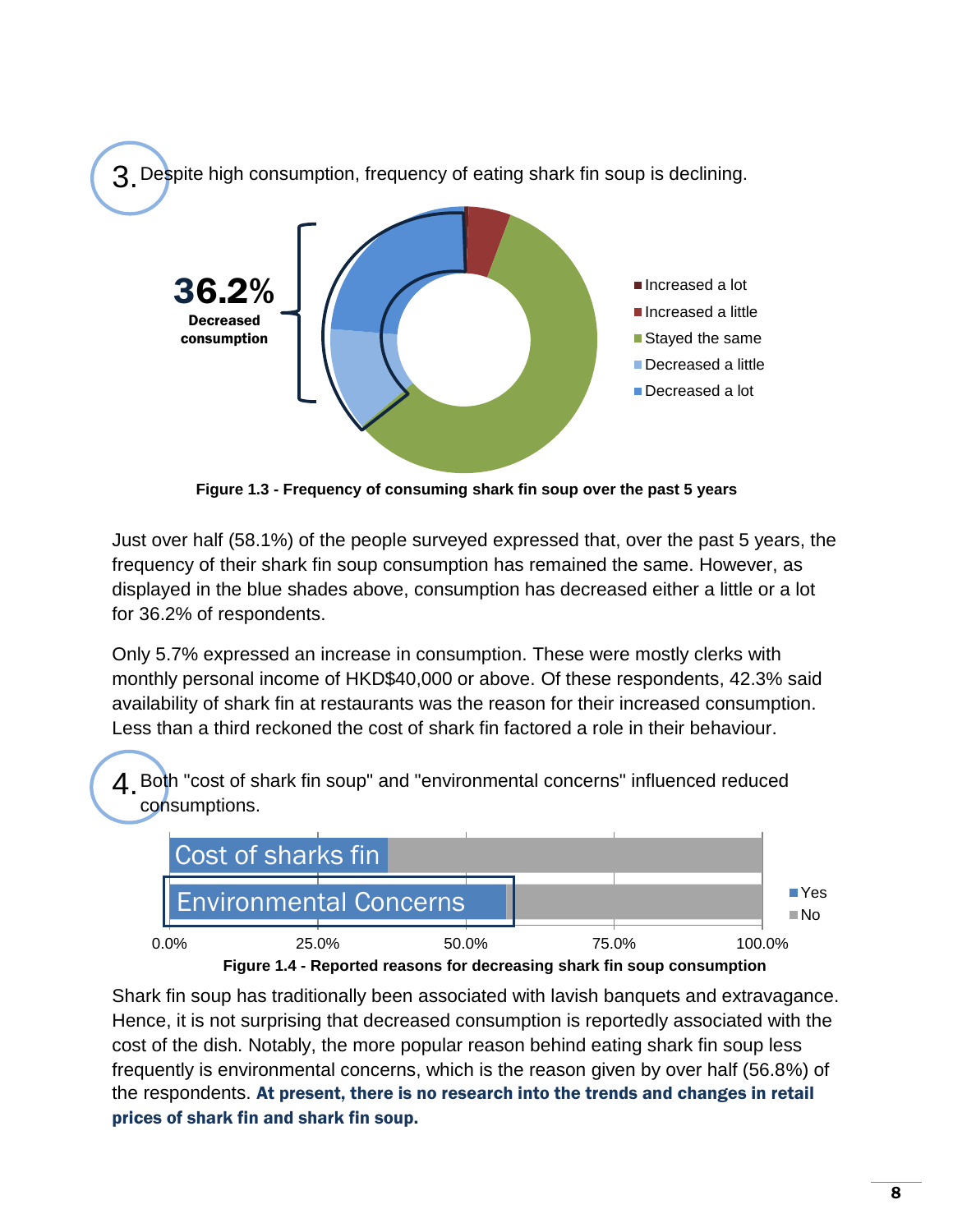

## II. TIME AND PLACE MATTER

**Figure 2.1 - Comparing frequency of shark fin soup consumption at home and at a restaurant in the 12-month period to January 2010**

As demonstrated in figure 1.1, the consumption of shark fin soup at a restaurant far surpasses consumption of any other shark product. Figure 2.1 further places the spotlight on how frequently shark fin soup is eaten in a restaurant compared with eaten at home. Close to one third of the respondents (30.2%) had reported to have eaten shark fin soup at restaurants two to three times within the survey period.

Shark fin soup is very rarely consumed at home, possibly due to the complicated processes involved in preparation. Over half (57.8%) of the respondents had never once consumed shark fin soup at home.

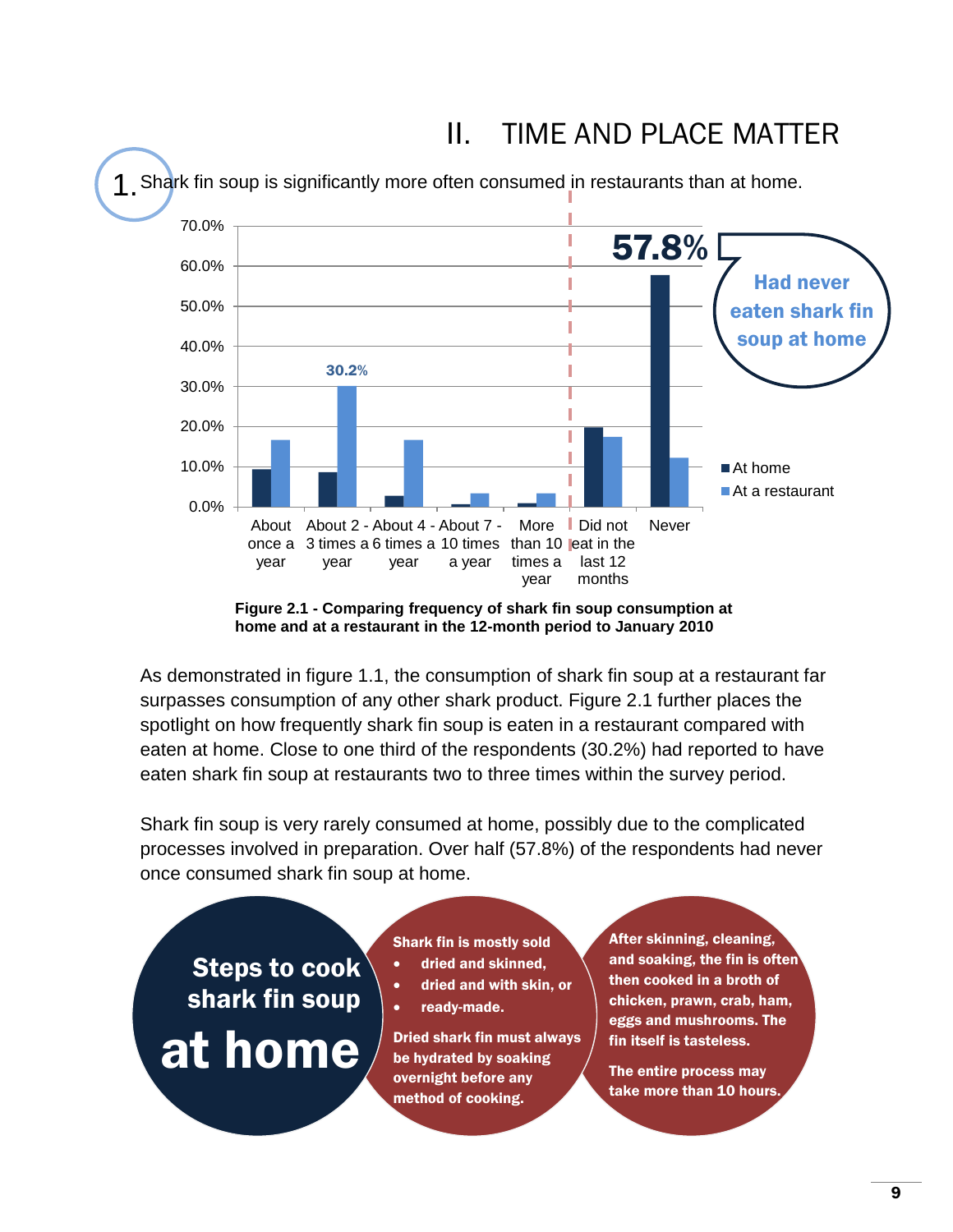2. Wedding banquets were by far the most frequently named occasion for eating shark fin soup.





*Note: results for the category "Never" are excluded from this analysis.*

In line with the tendency for consumption of shark fin soup at restaurants rather than at home (see figure 2.1), the most common occasion for eating the dish is found to be in wedding banquets. In second place are birthday banquets, as declared by 55.5% of the respondents. Results for all other surveyed occasions fell below 40%.

These results also coincide with our finding that 86.9% of the time, shark fin soup is encountered in meals as part of a set menu, and rarely ordered as a separate dish. Set banquet menus are customarily provided by hotels and restaurants for special occasions, for the convenience of their customers. Although these menus are available for all kinds of banquets, they are almost always offered and used in wedding events.

#### A Chinese banquet menu will commonly include:

- $\checkmark$  Groupers, wrasses and other reef food fish species Many popular species are already threatened or endangered
- $\checkmark$  Crustaceans (lobster, prawn, crab)
- $\times$  Abalone
- Bêche-de-mer Hong Kong handles more than 50% of the global trade
- $\checkmark$  Scallops

Many other marine species are also being overexploited to provide for our foods. Please think twice before ordering your next plate of seafood.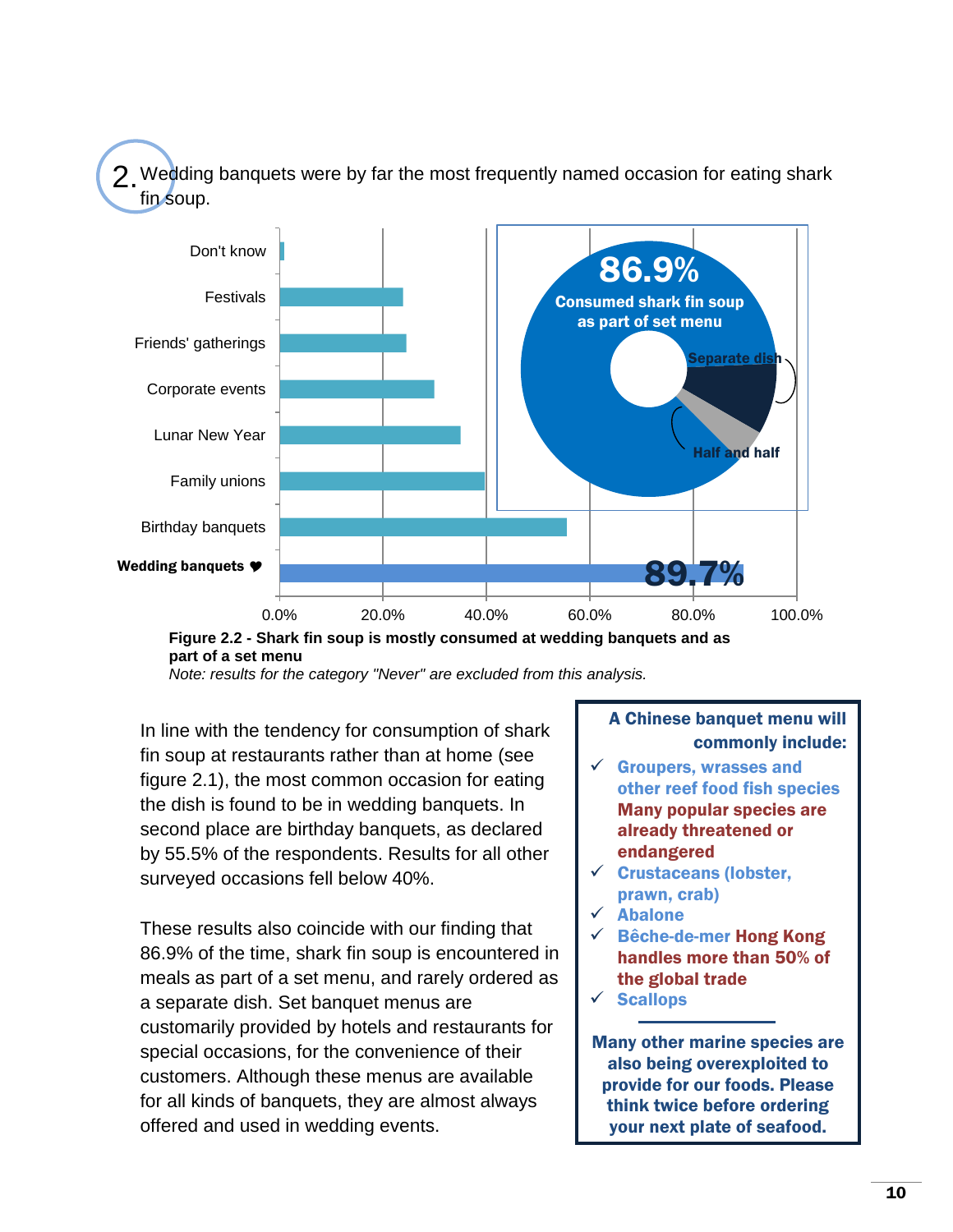## III. MAJORITY ACCEPTS NO-FIN BANQUETS

1.Contrary to common perception, shark fin soup is not an indispensable element of Hong Kong wedding culture.



#### **Figure 3.1 - Acceptability of not including shark fin soup in wedding**

Acceptability for substituting shark fin soup with other dishes at wedding banquets is as high as 78.4%. Furthermore, 38.8% of respondents also found it either "Not so important" or "Not important at all" to leave out shark fin soup from corporate banquets, and only 30.1% thought it was "Important" or "Very important".

It is not known whether or not any existing hotels or restaurants offer no-fin set menus for banquet occasions. Without these options, consumers are hindered from choosing the sustainable option, even if they are conscientious.

2.Most people disagree that shark fin alone tastes good.

While about half of the respondents agreed that shark fin soup is a delicious dish, 61.1% are also aware that, without the soup**,** shark fin alone is tasteless. Flavour of the dish comes from the many other ingredients used in to make the broth. This awareness may have contributed to the willingness for shark fin to be substituted with other foods.

61.1% recognized that shark fin alone is not delicious 49.9%

of the people agreed shark fin soup is delicious

**Figure 3.2 - Tastiness of shark fin soup versus shark fin on its own**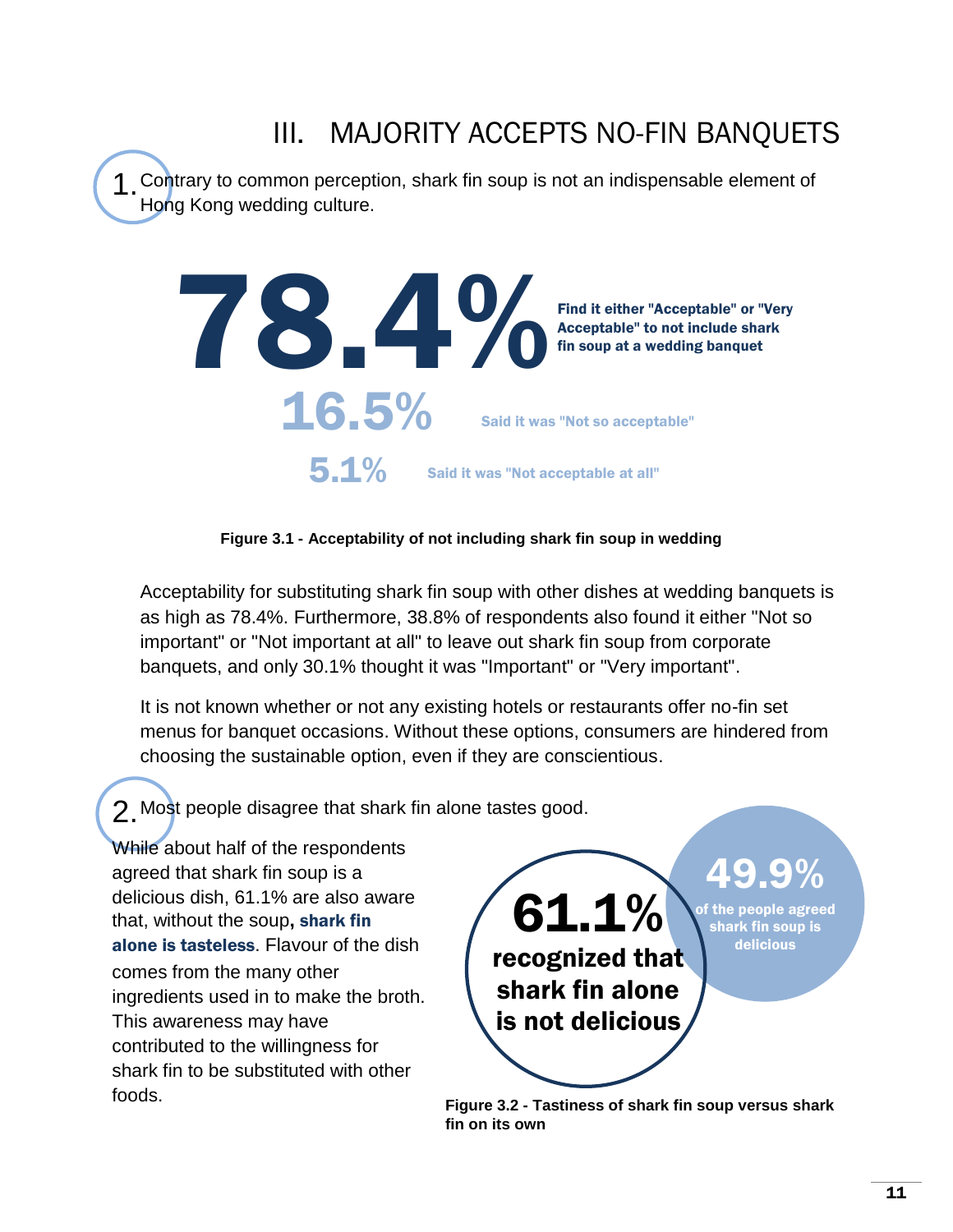3. Several substitutes to shark fin soup in banquets are deemed viable.



substitutes to replace shark fin soup in menus

**Figure 3.3 - Consideration for a substitute dish to shark fin soup on menus**

When asked about whether or not respondents have once thought of substitute dishes to replace shark fin soup, 42.8% had actually responded with "Yes".

Reportedly "Acceptable" or "Very Acceptable" substitutes to shark fin soup:

- $\checkmark$  fish maw (79.0% of respondents),
- **Bêche-de-mer** (73.2%)
- **vegetarian shark fin** (61.2%)
- **Chinese caterpillar fungus stew** (59.7%)
- **bird's nest** (58.7%)

# Sustainability of Shark Fin Subs

Some foods currently used to substitute shark fin soup in weddings are also tied with various conservation concerns. Consumers should take care in selecting their substitutes to avoid putting other species at risk.

#### FISH MAW

Extraction of the fish bladder to produce fish maw has led to fish species becoming threatened, such as the Chinese Bahaba (*Bahaba taipingensis*) and Totoaba (*Totoaba macdonaldi*).

The Chinese Bahaba, once popular in the fish maw trade, is believed to be the first commercial marine species on record driven to near extinction due to overharvesting (Sadovy & Cheung, 2003). Today, occasional are sold for up to HKD 3 million *per individual*.

#### IUCN Status: Critically Endangered CITES Appendix I

Totoaba produces some of the most ludicrous fish maw pieces. The high price of fish maw infamously drove the totoaba onto Appendix II of Extraction methods of CITES as early as 1975. Methods used in capturing totoaba has led to its neighbour, the vaquita (*Phocoena sinus*), also becoming critically endangered (Rojas-Bracho, 2008).

#### SEA CUCMBERS

50% of global trades<br>will come through

will come through Hong Kong.

Declining trends in traded volumes suggest depletion in wild stocks.

### SWALLOW'S NEST and CHINESE CATERPILLAR FUNGUS

These non-seafood substitutes are also regarded by Chinese and other cultures as precious foods.

Overexploitation has led the Chinese Caterpillar Fungus populations to decline in the wild.

swallow's nest, although relatively sustainable, have also led to animal welfare concerns.

### Suggested options

- Shark fin-like:
- Vegetarian shark fin
- $\checkmark$  Vermicelli

Other foods:

- Soups and broths
- Dishes made with Sustainable Seafood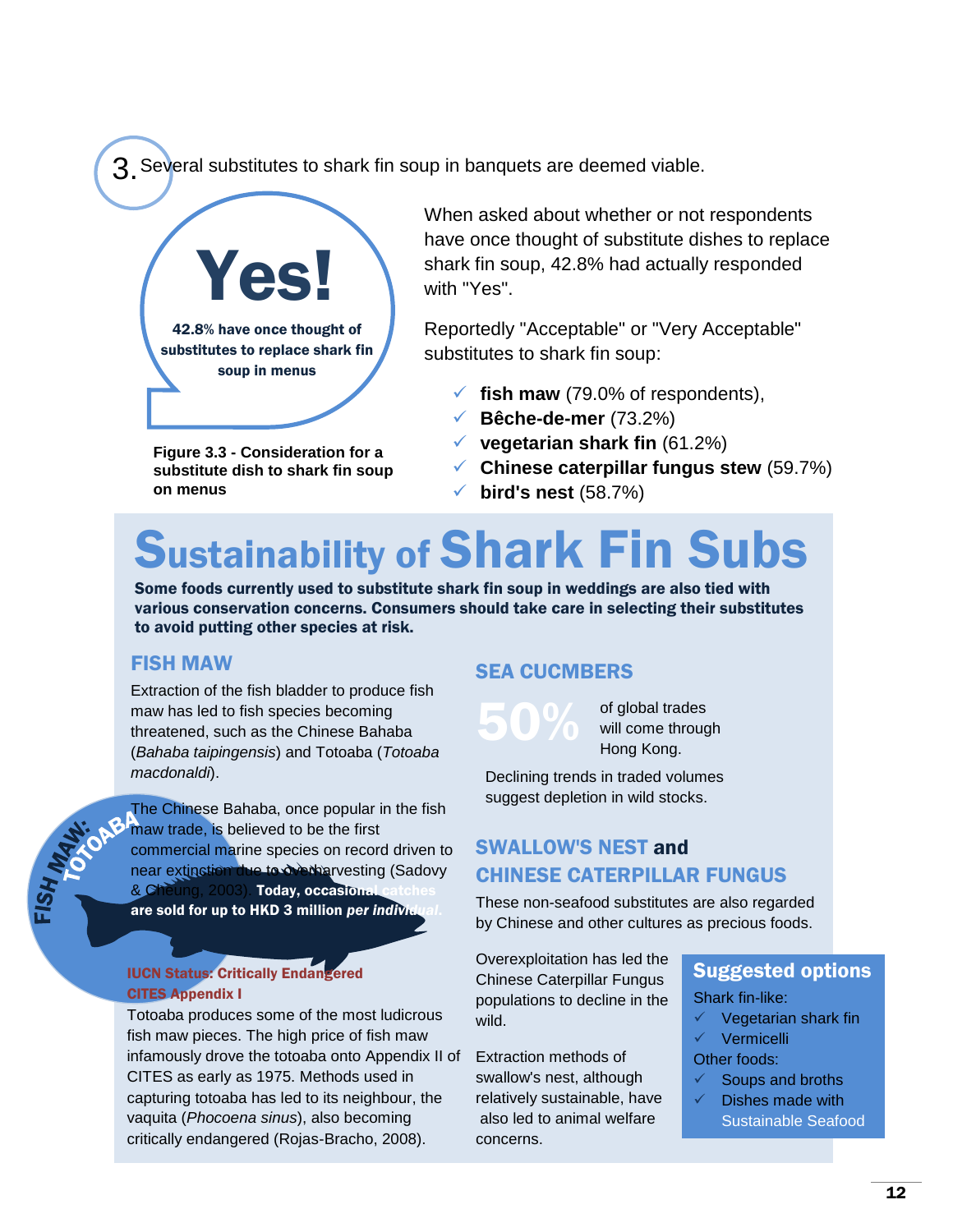

**Figure 4.1 - On the common perceptions of sharks**

Portrayal of sharks in the media has to an extent influenced public perception of the animal. More people agree that sharks are "scary/threatening" rather than "attractive", although disparity in opinions is slightly lower than expected.



**Figure 4.2 - Basic shark facts: perceived average lifespan and number of young of sharks**

On the topics of shark lifespan and number of young produced each year on average, both factors directly influencing vulnerability of sharks to fishing pressures, there is little consensus. Answers were relatively variable. Note: percentages do not include results for respondents answering "Don't know".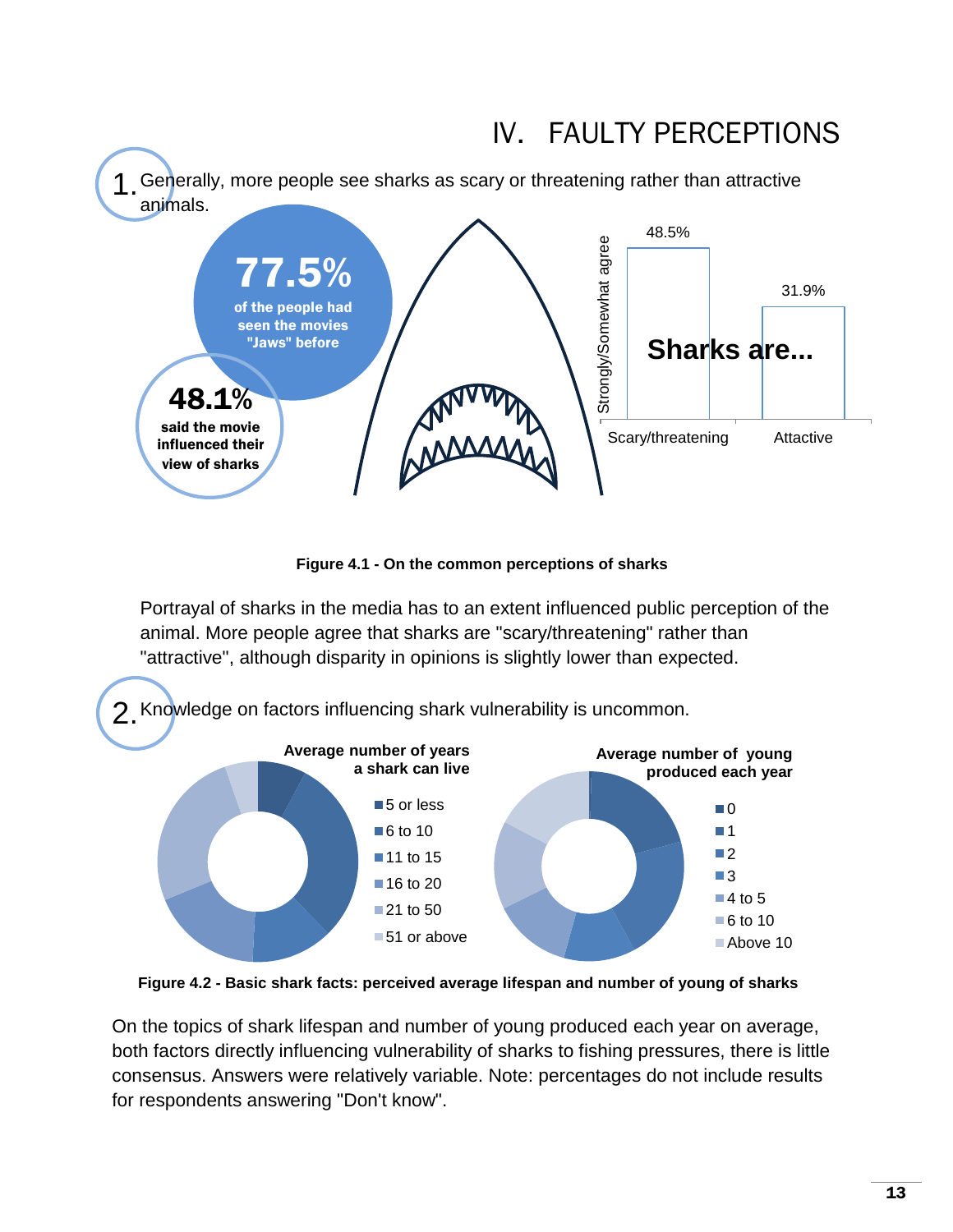3.Number of fatal shark attack cases is grossly overestimated.

Participants were asked how many people in the world they thought had died from a shark attack on average each year. Answers were relatively evenly distributed across all choices provided, suggesting a lack of common knowledge on the issue.

In addition, the number of fatal shark attacks in the previous year was hugely overestimated, with the mean guess at over 34 thousand. In reality, the number of people who reportedly died from shark attacks between 2005 and 2014 averaged at only 6 people each year (ISAF, 2015).



FACT: Actual number of unprovoked fatal

On the other hand, the number of sharks killed by humans each year is grossly

underestimated, with the mean guess at around 2.1 million sharks. However, the scientific estimates of the number of sharks traded annually worldwide lies somewhere between 26 and 73 million (Clarke et al., 2006).



**Figure 4.4 - Demographic correlations with shark knowledge and perceptions**

Perception that shark populations are in decline increased with educational level and decreased with age. Furthermore, fewer respondents with monthly income of over HKD\$40,000 agreed with descriptions of sharks as scary or threatening, but agreement increased with education levels. Interestingly, a relatively higher proportion of female respondents and students agreed that sharks are vulnerable or endangered.

The importance of education in directing knowledge and perception of shark and shark conservation issues is highlighted.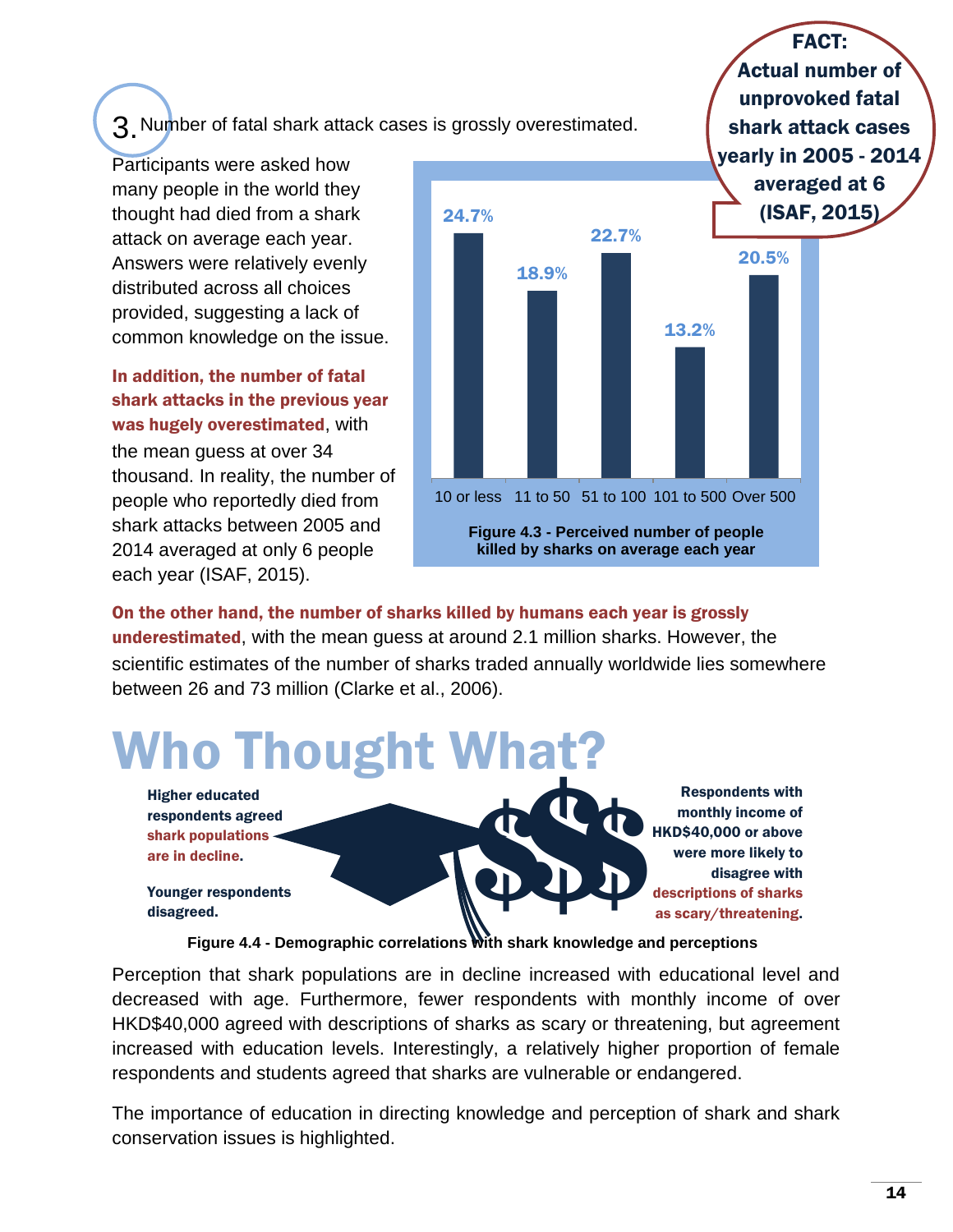

4. Awareness for shark finning practices is low.

A significant portion of the respondents had no knowledge of the practice of shark finning -- removing the fins of shark at sea and disposing the body back into the water, where the shark is left to die. More surprisingly, 9% of the people believed that fins of sharks can grow back after being cut off (2% answered maybe), and 16.7% believed that sharks can survive without their fins (4.4% answered maybe).

While these figures may seem small, it reflects a worrying lack in basic knowledge regarding shark biology, and even common sense.

5. Knowledge of shark finning is mostly learned through TV programmes, and rarely in schools.

**Figure 4.4 - Awareness of shark finning practices**

TV programmes (42.7%), TV news (42.7%) and newspapers (38.8%) were clearly the dominant channels

through which respondents learned about the practice of shark finning. Only 17.8% professed to learning about shark fining through websites, suggesting a potential for social media platforms to be made use of.



Only 9.1% of the 10.6% "other channels" had learned about this practice through schools, and even fewer  $-17.6%$  of  $10.6%$  – through NGO campaigns. Focus of shark conservation issues in education, and reevaluation of campaigns by NGOs, is needed.

|     | <b>Friends and Family</b>      | 32.4% |
|-----|--------------------------------|-------|
|     | <b>NGO emails</b>              | 18.0% |
|     | <b>NGO publicity campaigns</b> | 17.6% |
|     | <b>Textbooks</b>               | 15.0% |
|     | <b>School</b>                  | 9.1%  |
| .6% | <b>TV advertisements</b>       | 6.0%  |
|     | <b>Exhibitions</b>             | 3.7%  |
|     | <b>Volunteer</b>               | 3.4%  |
|     |                                |       |
|     |                                |       |

**Figure 4.5 - Channels from which respondents learn about shark finning**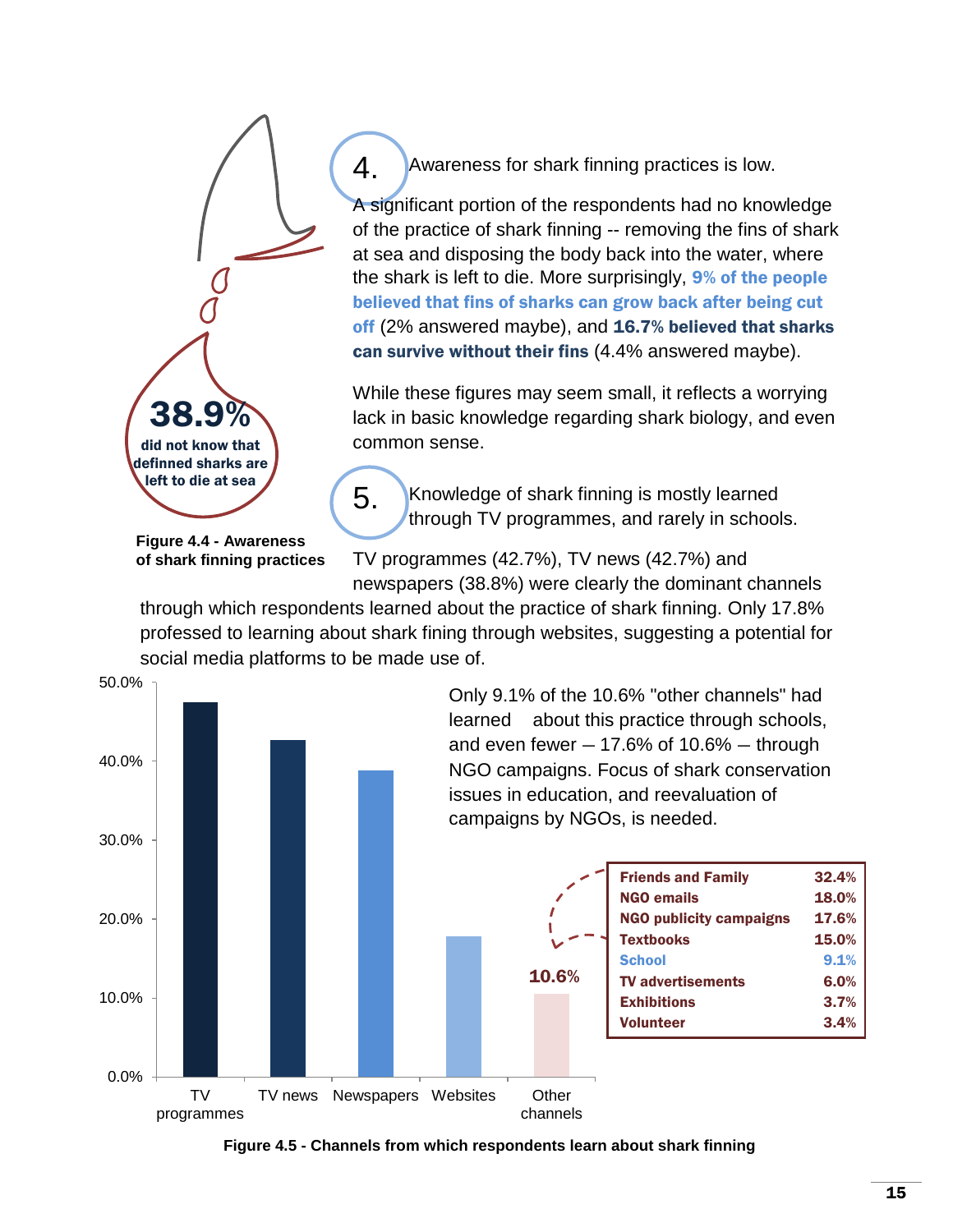## V. CHANGE IS IN THE AIR

1.Despite some faulty perceptions, there is also a general feeling for the vulnerability of shark populations worldwide.



**Figure 5.1 - Perceived population status of shark populations**



Most respondents expressed concern for the vulnerability or fragility of the shark population. As many as 88.9% of the respondents believe that shark populations around the world are in decline. Furthermore, 80% believed that shark populations are vulnerable or endangered.

In addition to this awareness for shark vulnerability, 66.5% of respondents are either "Not so comfortable" or "Not comfortable at all" about eating endangered fish. It is thus reasonable to believe that most individuals participating in this survey had a relatively high conscientiousness for the need for shark conservation, and a low preference for consuming shark fin and other shark-related products. The question is, whether or not consumers are aware of which species are endangered.

## Wildly Ignorant

A comprehensive, global survey of all shark stocks worldwide is yet to be found possible, hence at present there is little evidence to show numerically and accurately population sizes of ALL shark species in the wild. This is problematic for conservation work, because we cannot determine the health and status of GLOBAL populations whether they are stable or diminishing - without knowing their population censuses. While various clues, such as decreasing catch sizes, shifting shark fishing grounds, diminishing catches of large individuals, and adjustment of market prices in shark fins, may combine to indicate that wild shark populations worldwide are in decline, what we truly need is for more researches on local and regional shark stocks to be conducted, so that combined, a global picture of shark populations may be derived.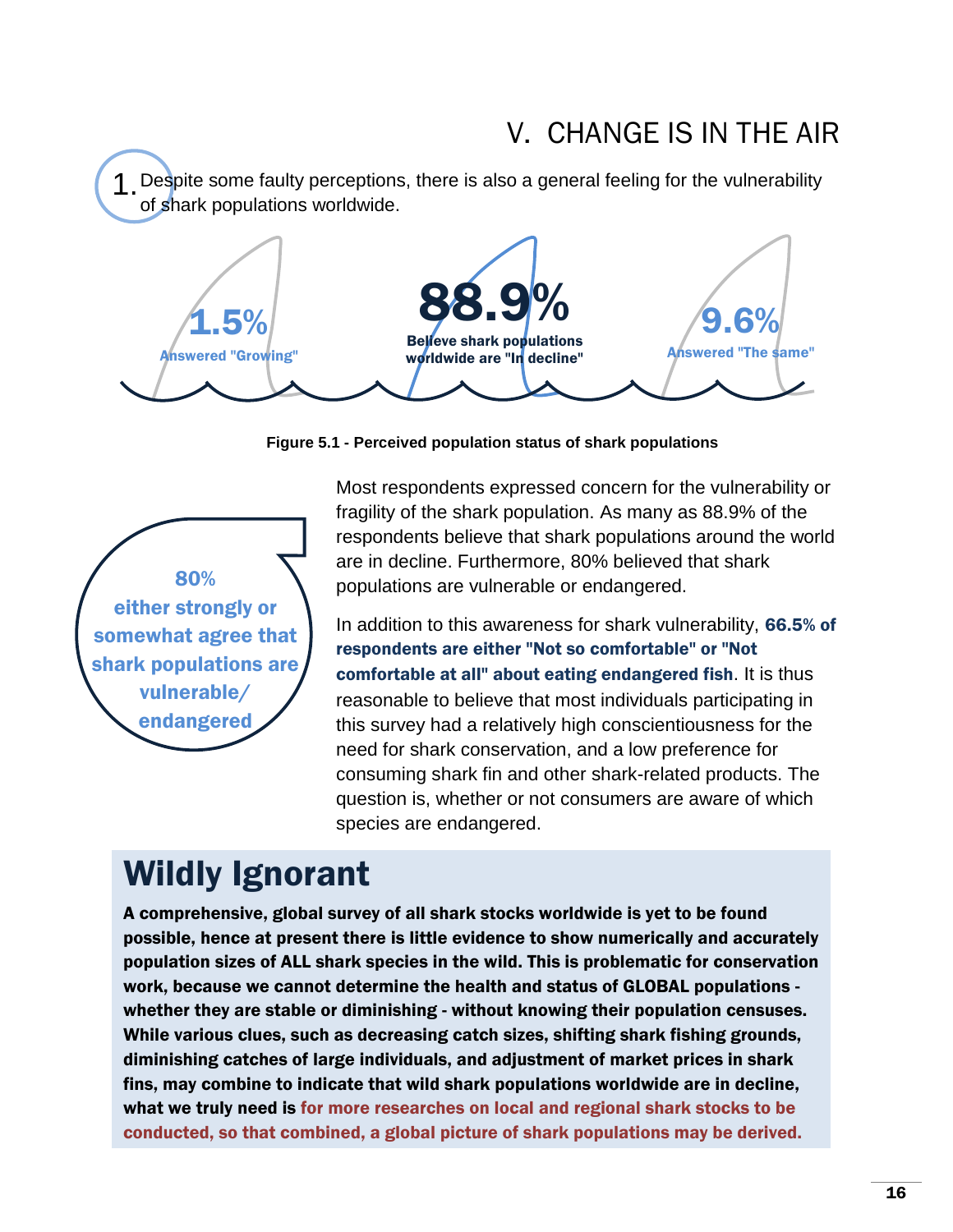

**Figure 5.2 - Support for HK government to prohibit sales of products involving the deaths of endangered species**

What was perhaps slightly surprising is the level of support shown towards government taking action for shark conservation, particularly in regulating the trade of shark fin and other endangered species.

This concern extended beyond for just shark species. Up to 87.9% of respondents showed support for prohibiting the sale of products that involve killing endangered species, whether of sharks or of other animals.

### **Most Hong Kong people are uncomfortable with eating endangered species, but few are Species, and Redictine in Hong Kong Species** Threatened & Endangered Species Food and Medicine in Hong Kong THE(ALMOST)

aware of the many threatened and endangered species of plants and animals that are traded, sold, and consumed in Hong Kong.

atlantic bluefin tuna (EN) brown sea cucumber (EN) chinese bahaba (CR) giant grouper (VU) golden coin turtle (CR) great seahorse (VU) hong kong grouper (EN) incense tree (VU) japanese eel (EN) japanese spiky sea cucumber (EN) monitor lizards (various) mobula (various) napoleon wrasse (EN) orchids (various) pangolin (various) manta ray (various-VU) squaretail coralgrouper (VU) spotted seahorse (VU) southern bluefin tuna (CR) totoaba (CR) three-spot seahorse (VU)

IUCN Red List of Threatened Species of Flora and Fauna // Least concern (LC)  $\rightarrow$  Near Threatened (NT)  $\rightarrow$ Vulnerable (VU)  $\rightarrow$  Endangered (EN)  $\rightarrow$  Critically Endangered (CR)  $\rightarrow$  Extinct in the Wild (EW)  $\rightarrow$  Extinct (EX)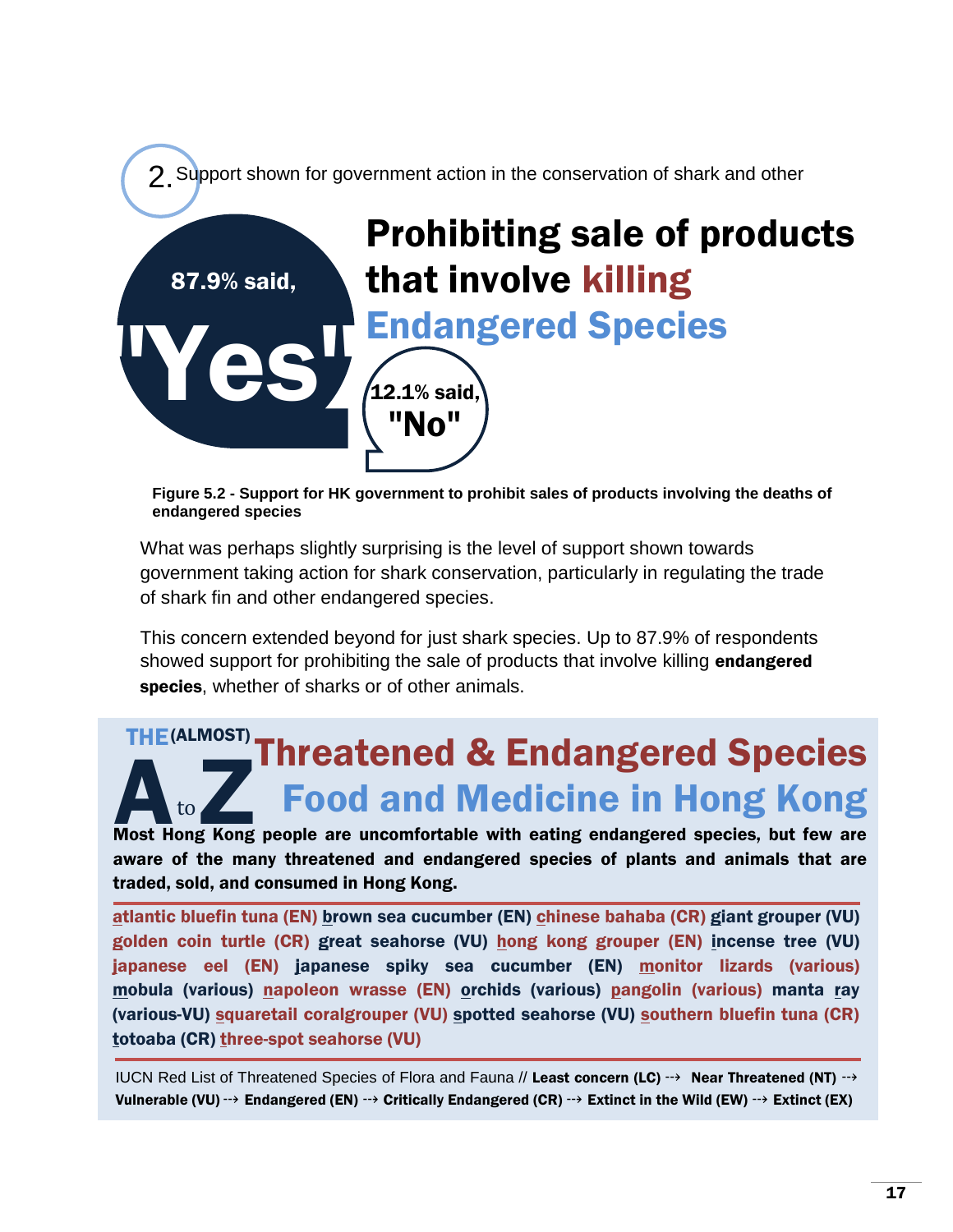# IMPLICATIONS

## **SOCIAL SIGNIFICANCE**

The survey results confirm some beliefs about the way shark is consumed by Hong Kong people. Most apparent is the necessity for a social context for sharkrelated products to be consumed, often in the form of shark fin soup.

Preference for shark products other than shark fin soup is relatively low. Although these products - shark cartilage, shark meat, and shark oil capsules - are just as easily obtainable from retail stores, they are not one tenth as popularly consumed as shark fin soup.

There is a possibility that some products of shark meat is unknowingly consumed as a part of other foods, such as in fishballs, and in these cases consumption will not be reported thus not accounted for in this survey. However, considering shifting practices in the use of shark meat in local recipes, the possibility of such cases are believed to be negligible, although further research on such inconspicuous uses of shark as food is suggested.

More notable is the significance of shark fin soup consumption at restaurants compared to at home. Cost and complicated cooking procedures are possible reasons for the lack of appeal

for eating shark fin soup at home, yet a more convincing explanation is that eating shark fin soup is a social gesture or a manifestation of local custom.

In alignment with local traditions, shark fin soup is most popularly eaten during wedding and birthday banquets. The dominance of shark fin soup being consumed as part of a set menu rather than ordered as a separate dish is also clearly observable. Chinese banquets are typically held with a 12-course preset menu, in which one of the dishes will most certainly be shark fin soup. Ordered separately, the dish is a relatively expensive option, and reportedly few people will order it on its own for even a gathering with friends.

When asked for the reasons behind **continuing** eating shark fin soup, most of the respondents answered it was because having this dish in big occasions was a matter of tradition. Contrary to common belief, very few professed that social status was a reason for eating shark fin soup. Leaving aside the possibility of an unwillingness to quote this unsavoury reason of social status for consuming such a controversial dish, these results suggest that, rather than purely for having 'face', adherence to traditional norms and celebratory occasions give the strongest reason for individuals to keep eating shark fin soup.

Combined, the above analysis gives evidence to the necessity of a specific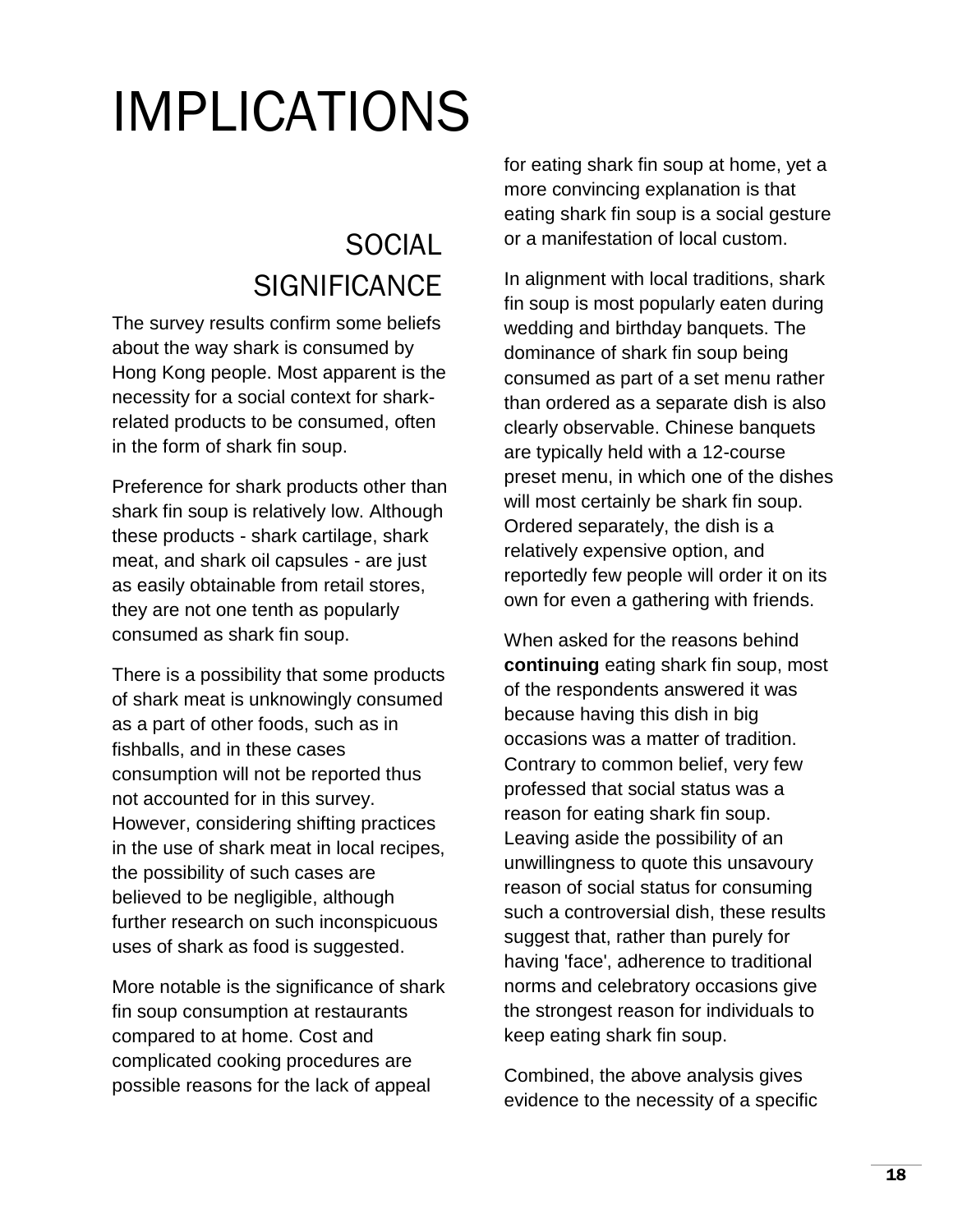social context and a reason for celebration, for eating shark fin soup. Consumption continues for reasons of habit and customs taken for granted. This rationale, while age-old, indicates a possibility for change through the introduction of new norms in customary practice. With this information, **three** courses of action are derived to aid this momentum of growing interest in conservation concerns attached to the consumption of shark fin, as explained below.

## ACTION #1: NO-FIN SUBSTITUTES

Observing the frequency of shark fins consumed at banquets and social events, hotels and restaurants can effectively contribute to changing local consumption habits, by offering substitute dishes to shark fins.

Apart from tradition, almost just as many respondents answered that the taste of shark fin soup was

also a reason for their continued consumption. This finding holds promise for the feasibility of using shark fin substitutes. Shark fin itself is rather bland. The taste of the dish comes not from the actual fins, but from the other ingredients used for concocting the soup, which are rich in taste and stewed for

One further challenge to identifying no-fin substitutes is the ecological impacts of the substitutes themselves.

long hours to optimize flavour. Substituting the shark fin for other foods, such as vegetarian shark fin, will not compromise the soup's taste, but can relief the threats to shark survival associated with this celebratory dish.

Indeed, support for using various substitute dishes, including vegetarian shark fin (61.2% of the 42.8% who have once thought of substituting shark fin soup in banquets), was already encouragingly high among survey respondents. Furthermore, the perceived importance of shark fin soup has already been diminishing. Up to 78.4% of those surveyed say that banquets without shark fin are either "acceptable" or "very acceptable". Over a third of respondents have also decreased their consumption of shark fin in the previous 5 years, half of whom

> cited "environmental concerns" as the reason behind decreased consumption.

> > One further challenge to identifying no-fin substitutes to be aware of is the conservation statuses or ecological impacts of the substitutes themselves. Some commonly chosen

substitutes are also threatening the survival of other plant and animal species. Fish maw, for instance, are associated with unsustainable fishing methods targeting the totoaba, which have driven the totoaba, and its neighbour, the vaquita, to the brink of extinction.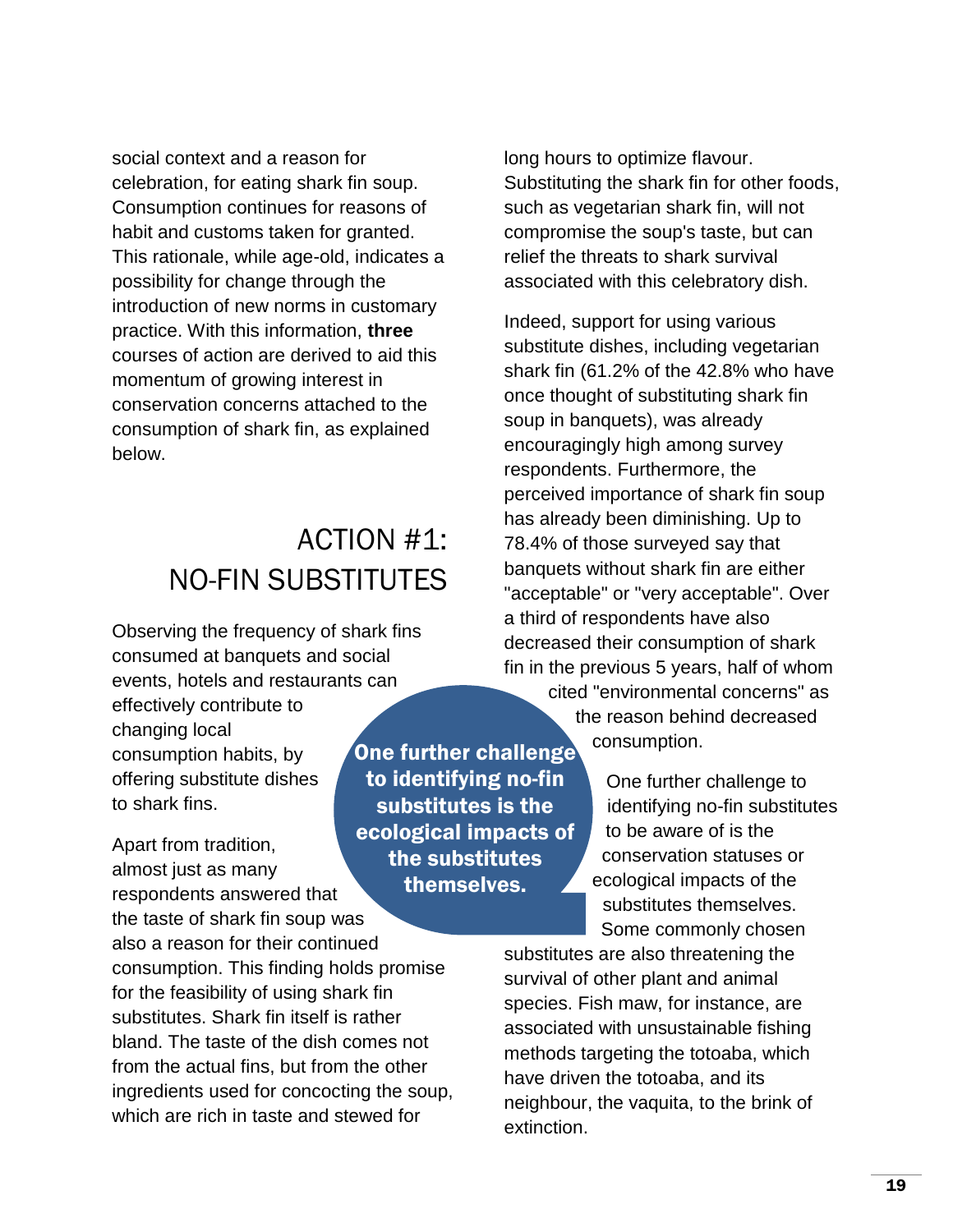Despite the cultural significance of eating shark fin soup as a tradition, these survey results indicate that a large proportion of Hong Kong people are ready to face the sustainability issues associated with shark fins and to adopt

new attitudes that favour an approach for shark conservation, even if it means adjusting their adherence to traditions.

Most banquet menus are preset with shark fin soup included, which presents a barrier towards the avoidance of shark fins.

Results of this survey shows that most people, given the choice, will not order shark fin separately. Consumption of shark fin at banquets is hence passive, and mostly only taken when the dish is part of a set menu. With this knowledge, it puts hotels and restaurants in a unique position to promote the reduction of Hong Kong's overall consumption, by offer their customers menus with no-fin dishes to substitute the shark fin soup, providing banquet hosts with the option of making a conscientious consumer choice.

## ACTION #2: PUBLIC EDUCATION

Readiness for change must also be supported by the knowledge of how to change. For instance, as mentioned

Hotels and restaurants stand in a unique position to offer banquet hosts the option to make a conscientious consumer choice.

above, some of the options voted most acceptable for substituting shark fin soup, including fish maw and sea cucumber, are options that come with their own sustainability issues. Education for the public to gain a holistic

view of marine conservation

issues is more valuable than the linear notion of simply not eating sharks.

The vast majority of the respondents were able to recognize the general vulnerability of shark populations worldwide,

presumably owing to the increased efforts to promote shark conservation topics in recent years. Specific knowledge on the factors jeopardizing the survival of sharks, however, is weak. Almost half of the respondents reported that Steven Spielberg's movie, *Jaws*, which portrayed sharks as terrifying, man-eating monsters, had influenced individual perceptions on sharks. This misperception is echoed in the widespread over-estimation of the number of fatal shark attack cases each year.

On the contrary, many people were not aware of the core reasons behind the vulnerability of sharks to existing fishing pressures. A small portion of respondents even thought that sharks can continue to survive without fins, or that their fins can grow back after being cut off. These results illustrate how little the general public of Hong Kong understand about sharks, and how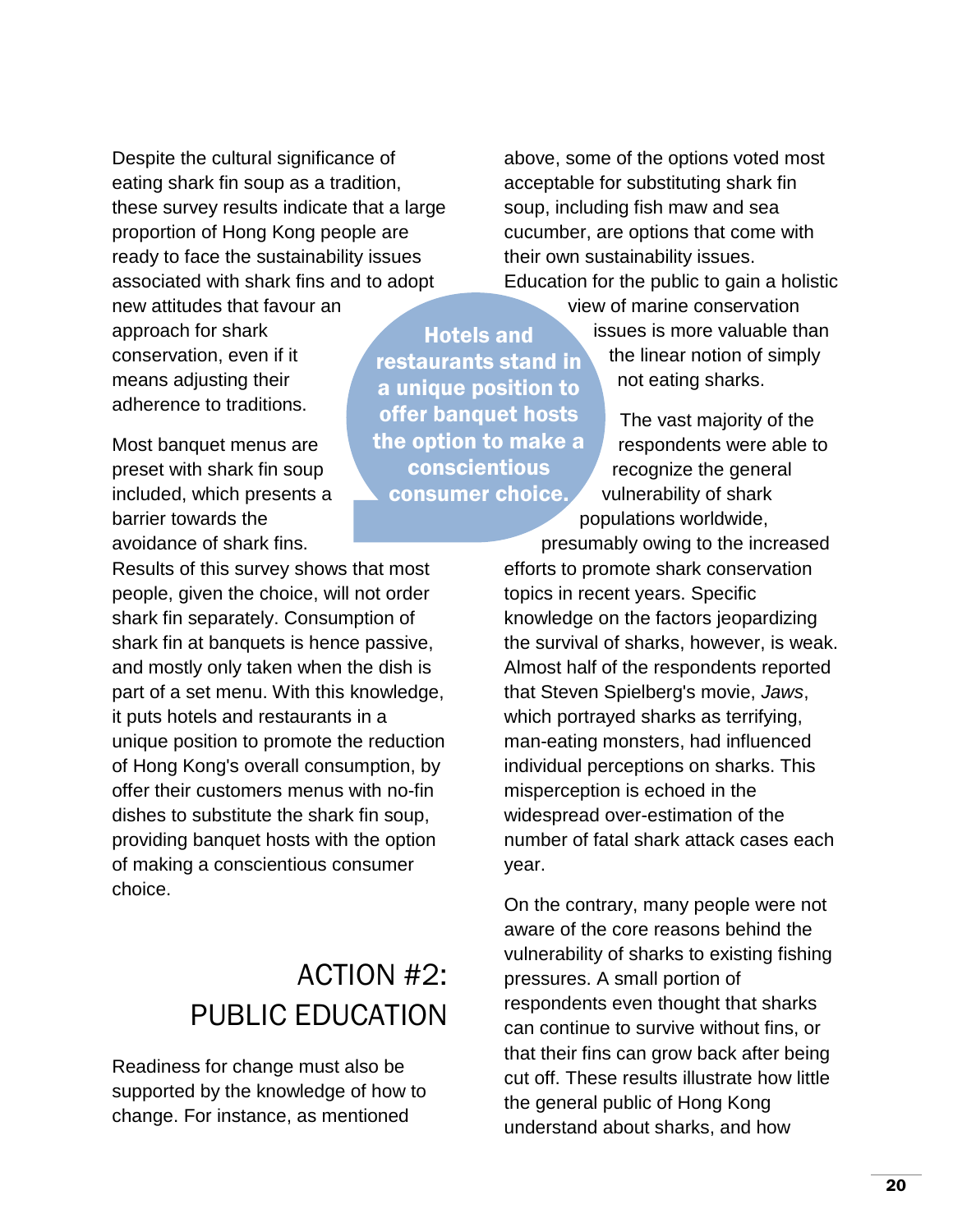foreign the animal is to the common Hongkonger.

Education may be directed towards the aim of making not only the issue of shark conservation, but also the animal itself, more familiar to Hong Kong's general public. Building a more positive image for sharks is instrumental in promoting the need to conserve them.

Apart from helping Hong Kong people in getting to know sharks better, recognition how individuals may contribute to the protection of sharks, and other marine resources, as well as the impact each person can have as the ultimate consumers, are also necessary to elicit a will to conserve.

A deeper level of understanding for both shark and general marine conservation is crucial to initiate a pervasive and sustained change in attitudes towards sustainable use of marine resources.

## ACTION #3: ENGAGE MAIN PLAYERS

Even when consumers understand how they may alter their choices to support the sustainability of sharks, they are powerless to act if sustainable options are not available on the market.

Results show how little people understand about sharks, and how foreign the animal is to the general Hongkonger.

The survey results indicate the ability of the Hong Kong government, banquet caterers (such as hotels and restaurants)

> and banquet hosts to provide informed and

environmentallyconscientious consumer options.

#### **Government:**

respondents have shown explicit support for the Hong Kong government to prohibit the sale of products that

involve killing endangered species of all plants and animals. As a free market economy, intervention in business activities by the government is an unusual request for Hong Kong, possibly implying that local concern for the endangered species trade is quite high.

The distinction between prohibiting sales of products of endangered species and banning imports of shark fin (as supported by some) should here be highlighted. While prohibiting the sale of products killing endangered species can be justified, a complete ban on imports of shark fin indiscriminant of species may be unwise. **The goal is sustainability.** It is possible to continue the shark fin trade at sustainable levels using humane fishing methods, through which the precious Chinese tradition and the livelihoods of shark fin suppliers, traders, wholesalers and retailers can be preserved. In the case of endangered species, however, sustainable exploitation is no longer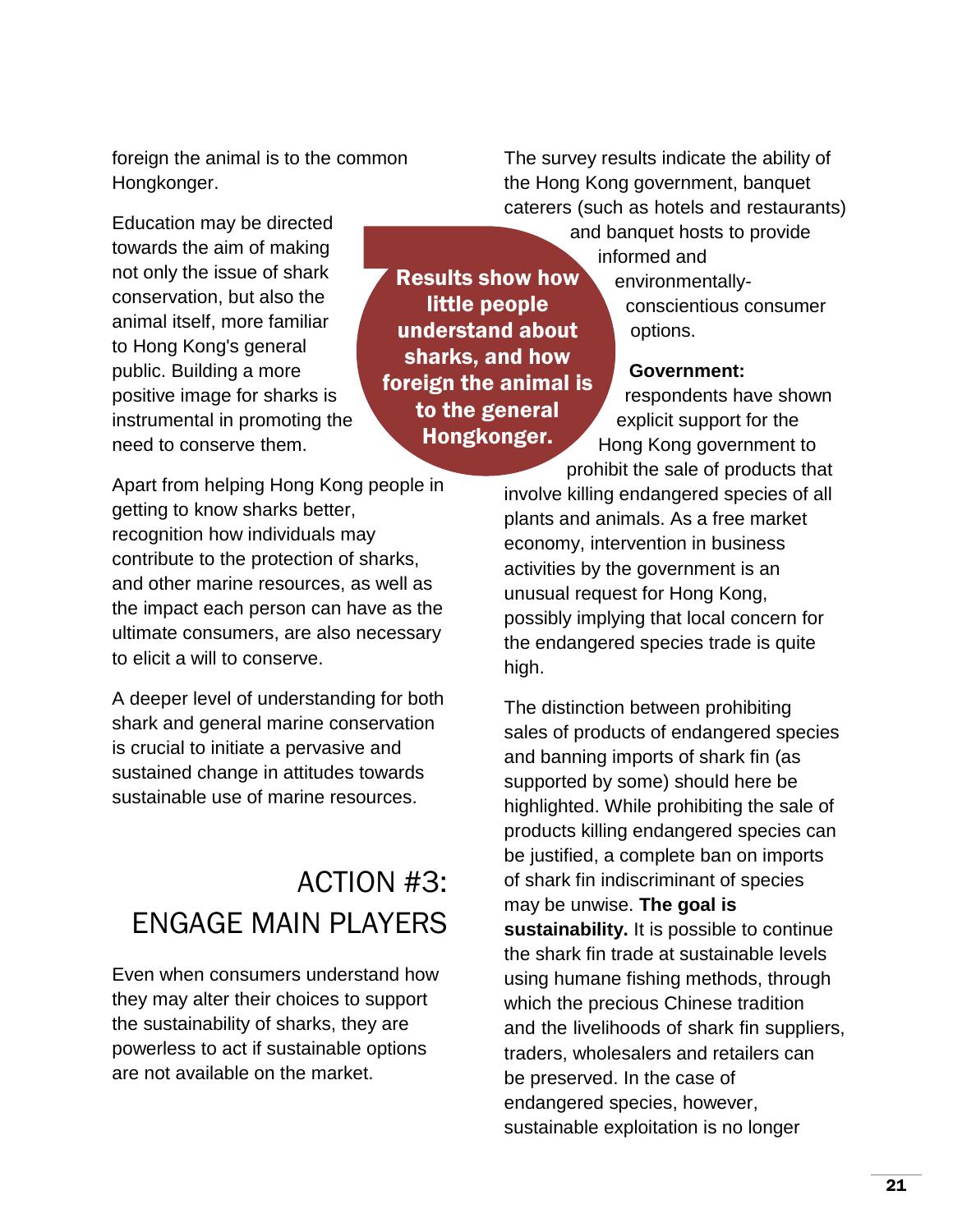feasible, and the only way for the survival of the species to be sustained is to cease all killing of them.

The most feasible path of action for the government would be to enhance regulation and monitoring capacities of the products being imported into Hong Kong, ensuring that only products from sustainable

Most feasible path of government action: sources enter the local market, and that products belonging to species for which trade is prohibited do not enter the market illegally. To take this a step further, the government may also engage with fisheries and traders from source countries to initiate a collaboration that supports sustainable trade.

**Banquet caterers:** Hotels and restaurants are in a position to truly change the way shark fin soup is consumed by the majority. Most people come across

shark fin soup because it is served in wedding banquets, where the menu items are set by the hosts, whom in turn are advised by the hotel and restaurant event managers. As aforementioned, providing *sustainable* or *no-fin* banquet menus gives customers both the incentive and the means to remove shark fin soup from their parties, thus reducing consumption for all their guests.

At the other end, banquet caterers are perhaps the greatest customers of shark

No-fin banquet menus give customers both incentive and means to reduce shark fin consumption.

> for Hong Kong's imports.

fin retailers and wholesalers. Just as they have the responsibility to ensure

> the quality of the foods they source, they may also take their quality control a step further, to ensure that their shark fin are not sourced from countries known to be engaged in illegal trading activities and irresponsible shark fisheries practices.

**Company event organizers:** Apart from educating the general public, other key consumers of shark fin should can also be actively engaged to induce a change in habit. Corporate banquets

enhance regulation and monitoring capacities were reportedly an occasion for shark fin consumption for 29.9% of the respondents. As these events, such as Annual Dinners, Christmas parties and

Chinese New Year gatherings, are usually held regularly each year, there is a great potential for

shark fin consumption to be reduced through commitment by companies, and enforcement by companies' event organizers,

To demonstrate their determination and support, companies may take a corporate pledge to eliminate shark fin soup from all corporate events. Companies committed to this will also set an example for others to follow.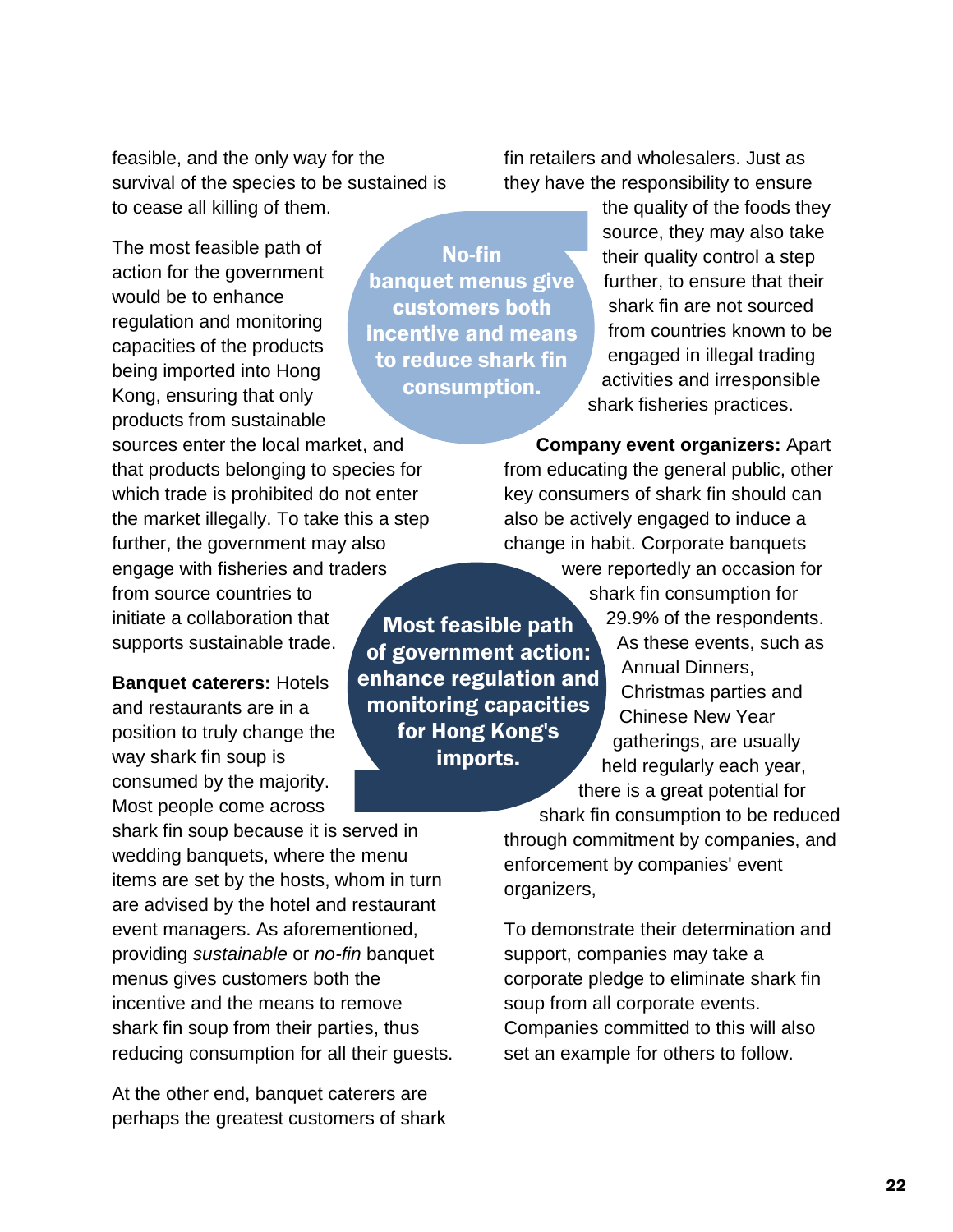# CONCLUSIONS

*"Have you ever thought about The day when our ocean disappears, Leaving no traces of the wondrous blue And hustling sound of waves.*

*There is no more time to spare, Saving our keepers in despair. Out in the sea they fumble with no more Strength to fight."*

> *Lyrics from "Voice", Written by Cuckoopella, 2015*

It appears that initiative to protect sharks and other endangered animals is already present among a large proportion of the survey respondents. For most, the willingness to reduce consumption of shark fin soup appears well established. The next step for shark conservation work in Hong Kong is to open up the city's capacity to support the changing consumer attitudes in practice. This includes, providing sustainable consumer choices that substitute shark fin soup at hotels and restaurants, educating consumers to understand the impact of their choices on the marine environment, and engaging with those who control the availability of sustainable options to the end consumers and limit the infiltration of illegal shark fins into the market, such as the local government and banquet caterers and hosts. Where commitment to abstain from shark fin is made, such as in individual companies, they should also be publicly announced, helping to create a society-wide trend of reducing shark fin consumption.

Shark fin consumption has been a tradition of the Chinese culture for thousands of years. The enhanced capacity of humans to capture sharks around the world, and improving economic status, has pushed this tradition beyond sustainable practice. The ready availability of shark fin and its widespread consumption has taken away the feature of shark fin soup as being a prized, prestigious and previous dish. Many forget that the continuity of the shark fin as it is known by tradition can only be preserved through upholding of its special status, and moreover, the continued survival of sharks.

The goal is sustainability. Consumers may continue to enjoy this Chinese delicacy, only if sharks will continue to exist. The discovery of sustainable shark fisheries and consumption practices is crucial to the continuity of both the animal and the tradition.